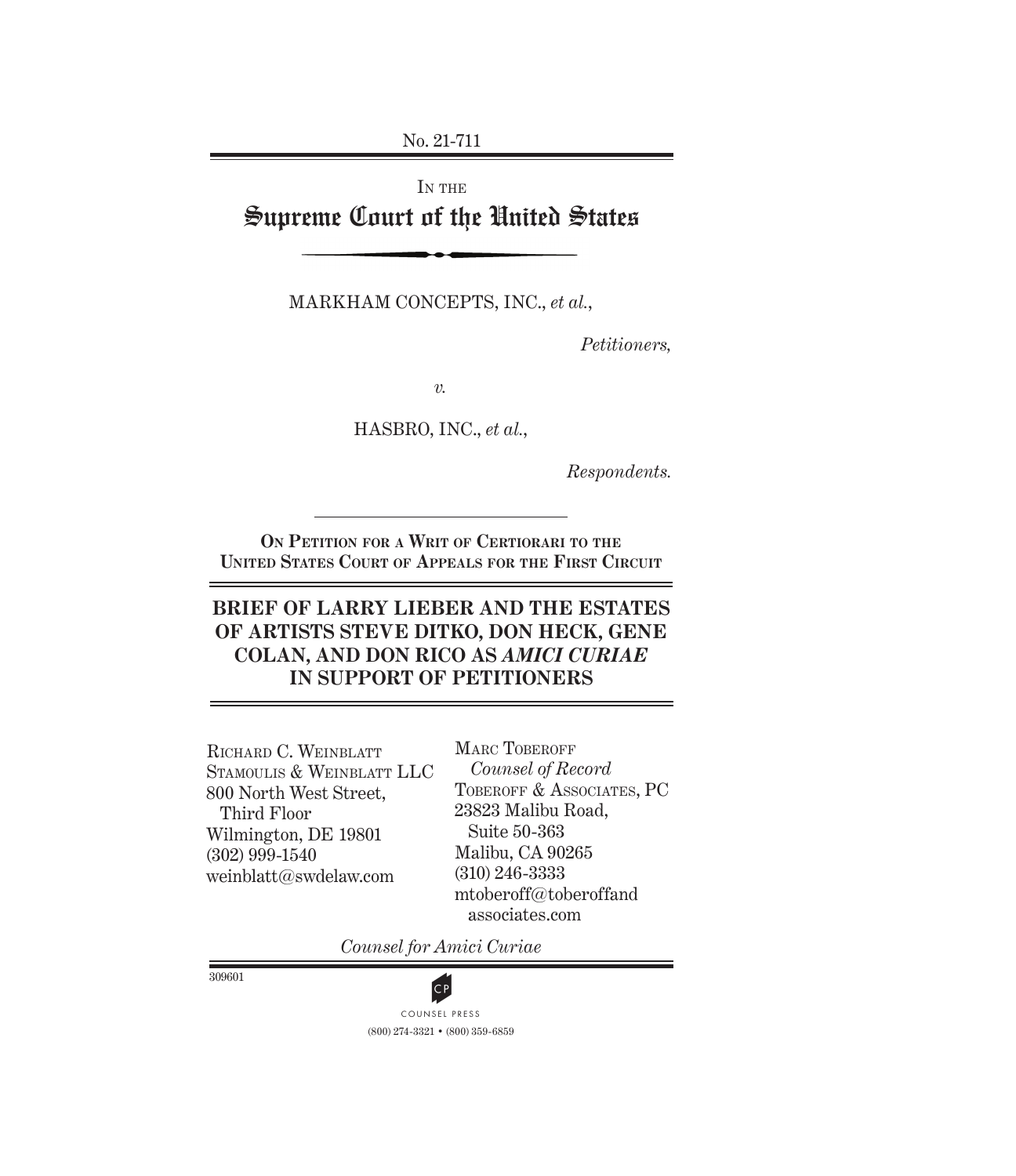# **TABLE OF CONTENTS**

| INTRODUCTION AND SUMMARY OF ARGUMENT 2                                                                                                                                     |
|----------------------------------------------------------------------------------------------------------------------------------------------------------------------------|
|                                                                                                                                                                            |
| The Decision Below is Contrary to the<br>$\mathbf{I}$ .<br>1909 Act and Binding Supreme Court                                                                              |
| The Plain Language of the Statute<br>a.                                                                                                                                    |
| b. The Legislative History of Section 26                                                                                                                                   |
| II. Reid Effectively Overruled the "Instance                                                                                                                               |
| III. Use of the "Instance and Expense Test" to<br>Turn Work Assigned by an Independent<br>Contractor into "Work For Hire" Is Based<br>on an Admitted Misreading of Implied |
| IV. The Questions Presented by Petitioners<br>Are of Great Importance To Our Copyright<br>Law With Far-Reaching Consequences For                                           |
|                                                                                                                                                                            |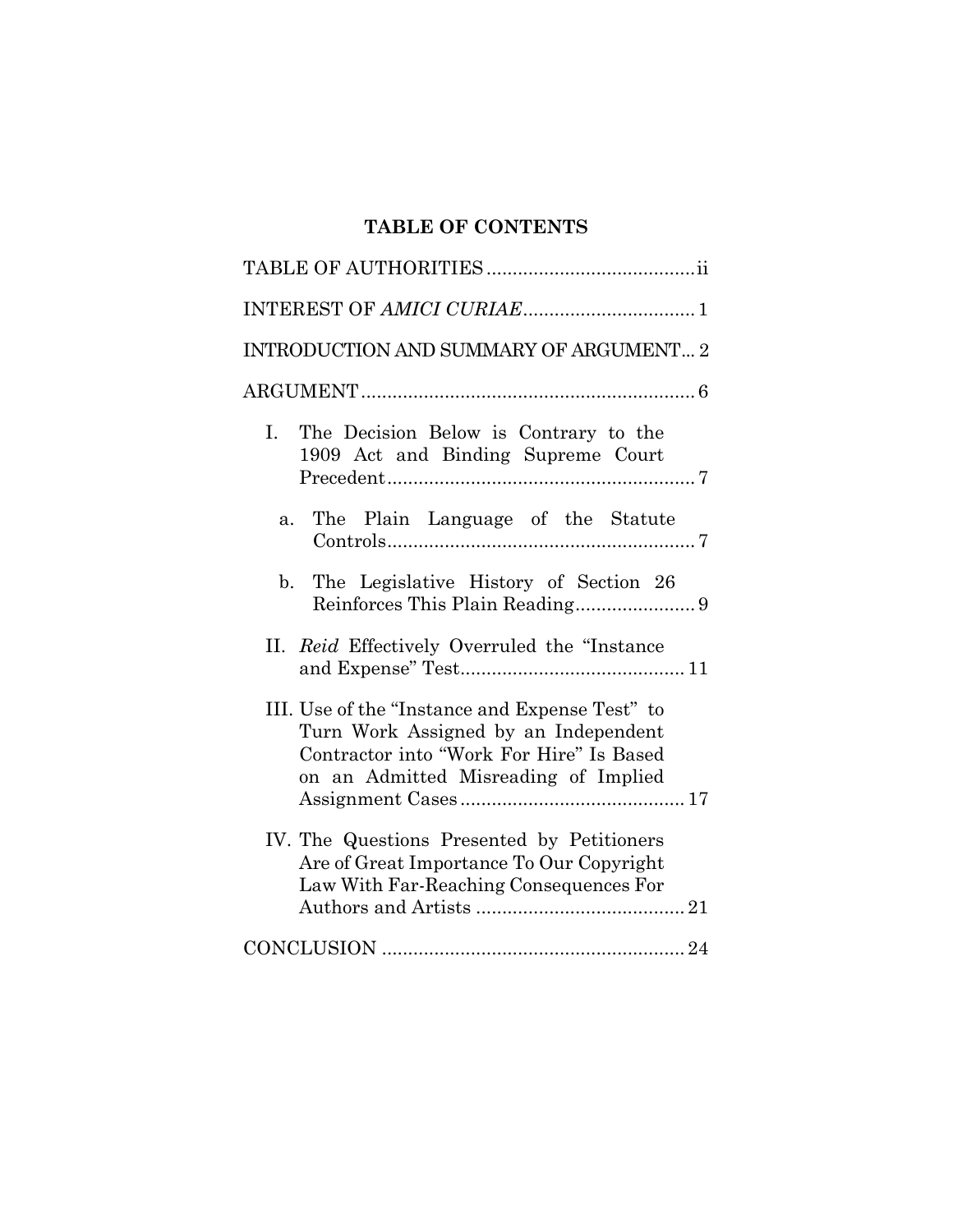# **TABLE OF AUTHORITIES**

# **Cases**

| Brattleboro Publishing Co. v. Winmill Publishing<br>Corp., 369 F.2d 565 (2d Cir. 1966)  14, 17, 18     |
|--------------------------------------------------------------------------------------------------------|
| Clackamas Gastroenterology Assocs., P.C. v.                                                            |
| Community for Creative Non-Violence et al. v.                                                          |
|                                                                                                        |
| Estate of Burne Hogarth v. Edgar Rice<br>Burroughs, Inc., 342 F.3d 149 (2d Cir. 2003)17, 18,<br>19, 20 |
| Forward v. Thorogood, 985 F.2d 604 (1st Cir.                                                           |
| Hilton v. S.C. Pub. Rys. Commission, 502 U.S.                                                          |
| Kelley v. Southern Pacific Co., 419 U.S. 318                                                           |
| Kirtsaeng v. John Wiley & Sons, Inc., 133 S. Ct.                                                       |
| Lin-Brook Builders Hardware v. Gertler, 352                                                            |
| M.G.B. Homes, Inc. v. Ameron Homes, Inc., 903<br>F.2d 1486 (11th Cir. 1990) 14, 15                     |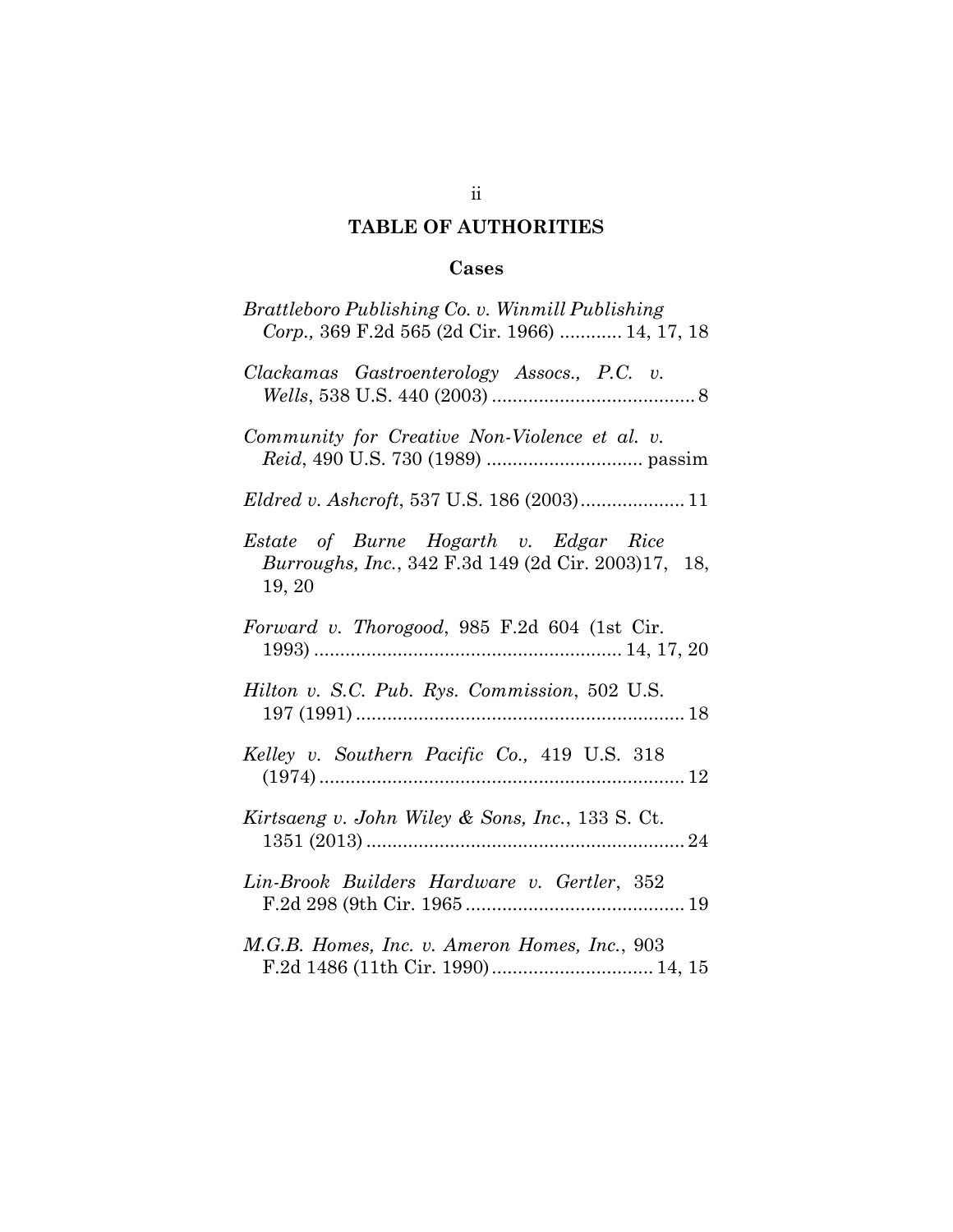| Marvel Worldwide, Inc. v. Kirby, 777 F. Supp. 2d    |
|-----------------------------------------------------|
|                                                     |
| Mills Music, Inc. v. Snyder, 469 U.S. 153 (1985)  4 |
| Molzof v. United States, 502 U.S. 301 (1992)  8     |
| Murray v. Gelderman, 566 F.2d 1307 (5th Cir.        |
| N.Y. Times v. Tasini, 533 U.S. 483 (2001) 4, 22     |
| Nationwide Mut. Ins. Co. v. Darden, 503 U.S. 318    |
| NLRB v. United Ins. Co. of America, 390 U.S. 254    |
| Park 'N Fly, Inc. v. Dollar Park and Fly, Inc., 469 |
| Picture Music, Inc. v. Bourne, Inc., 457 F.2d 1213  |
| Playboy Enterprises, Inc. v. Dumas, 53 F.3d 549     |
| Rimini St., Inc. v. Oracle USA, Inc., 139 S. Ct.    |
| Robinson v. Baltimore & Ohio R. Co., 237 U.S. 84    |
| Sony Corp. v. Universal Studios, 464 U.S. 417       |

iii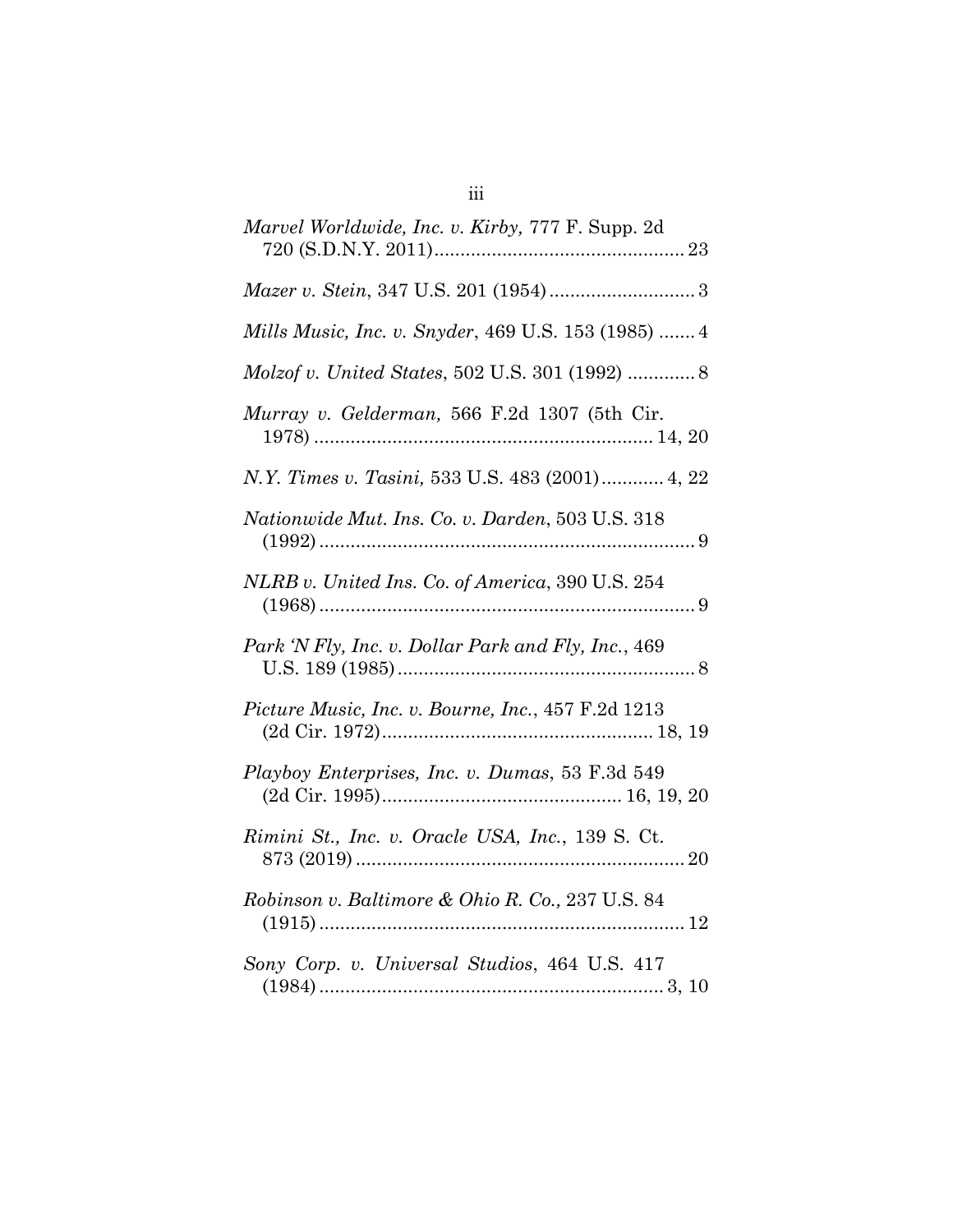| Standard Oil Co. v. United States, 221 U.S. 1                                                 |
|-----------------------------------------------------------------------------------------------|
| <i>Stewart v. Abend, 495 U.S. 207 (1990)</i> 3, 11, 22                                        |
| Twentieth Century Fox Film Corp. v.<br><i>Entertainment Distrib.</i> , 429 F.3d 869 (9th Cir. |
| Welch v. Texas Dep't of Highways & Public<br>Transportation, 483 U.S. 468 (1987)  18          |
| <i>Yardley v. Houghton Mifflin Co., 108 F.2d 28 (2d)</i>                                      |

#### **Statutes**

### **Other Authorities**

B. Varmer, Copyright Law Revision Study No. 13, "Works Made for Hire and on Commission," Studies Prepared for the Copyright Office, Reprinted by the Senate Subcommittee on Patents, Trademarks and Copyrights of the Committee on the Judiciary, 86th Cong., 2d Sess. (1960)............................................................. 10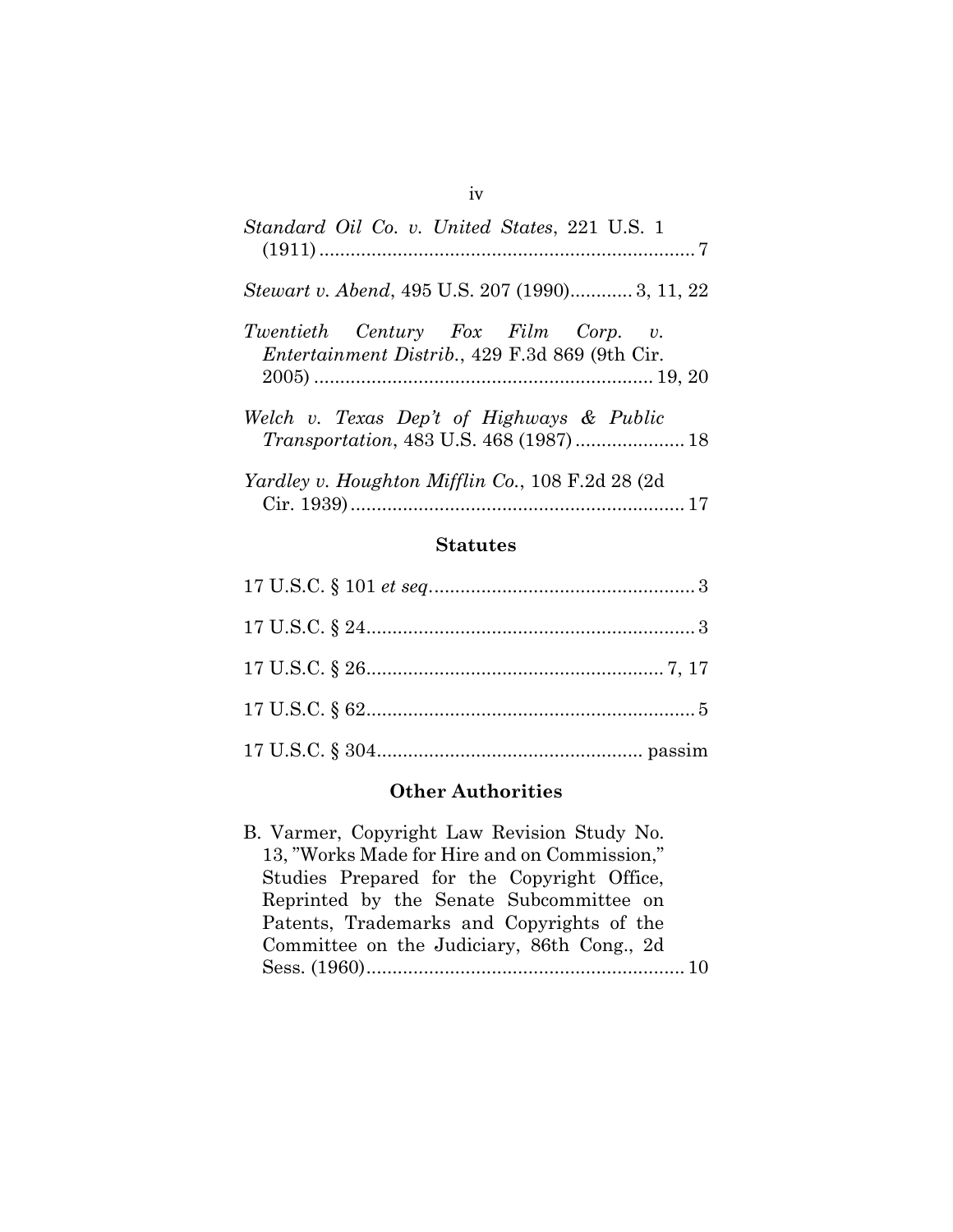| Barbara A. Ringer, Copyright Law Revision<br>Study No. 31 "Renewal of Copyright" at 138-39,<br>prepared for the Senate Subcommittee on<br>Patents, Trademarks and Copyrights of the           |
|-----------------------------------------------------------------------------------------------------------------------------------------------------------------------------------------------|
|                                                                                                                                                                                               |
| Black's Law Dictionary, 2d Ed. (1910) 8                                                                                                                                                       |
| Black's Law Dictionary, 4th Ed. (1951)  8                                                                                                                                                     |
| Copyright Term Extension Act, Pub. L. 105-298                                                                                                                                                 |
|                                                                                                                                                                                               |
|                                                                                                                                                                                               |
| M. Nimmer, <i>Nimmer on Copyright</i> (1963) 16                                                                                                                                               |
| Melville Nimmer and David Nimmer, Nimmer on                                                                                                                                                   |
| Stenographic Report of the Proceedings of the<br>Librarian's Conf. on Copyright, 2d Sess. (Nov<br>1-4, 1905) (statement by Lithographer's<br>Association), reprinted in 2 Legislative History |
|                                                                                                                                                                                               |
| <b>Rules</b>                                                                                                                                                                                  |

|--|--|

v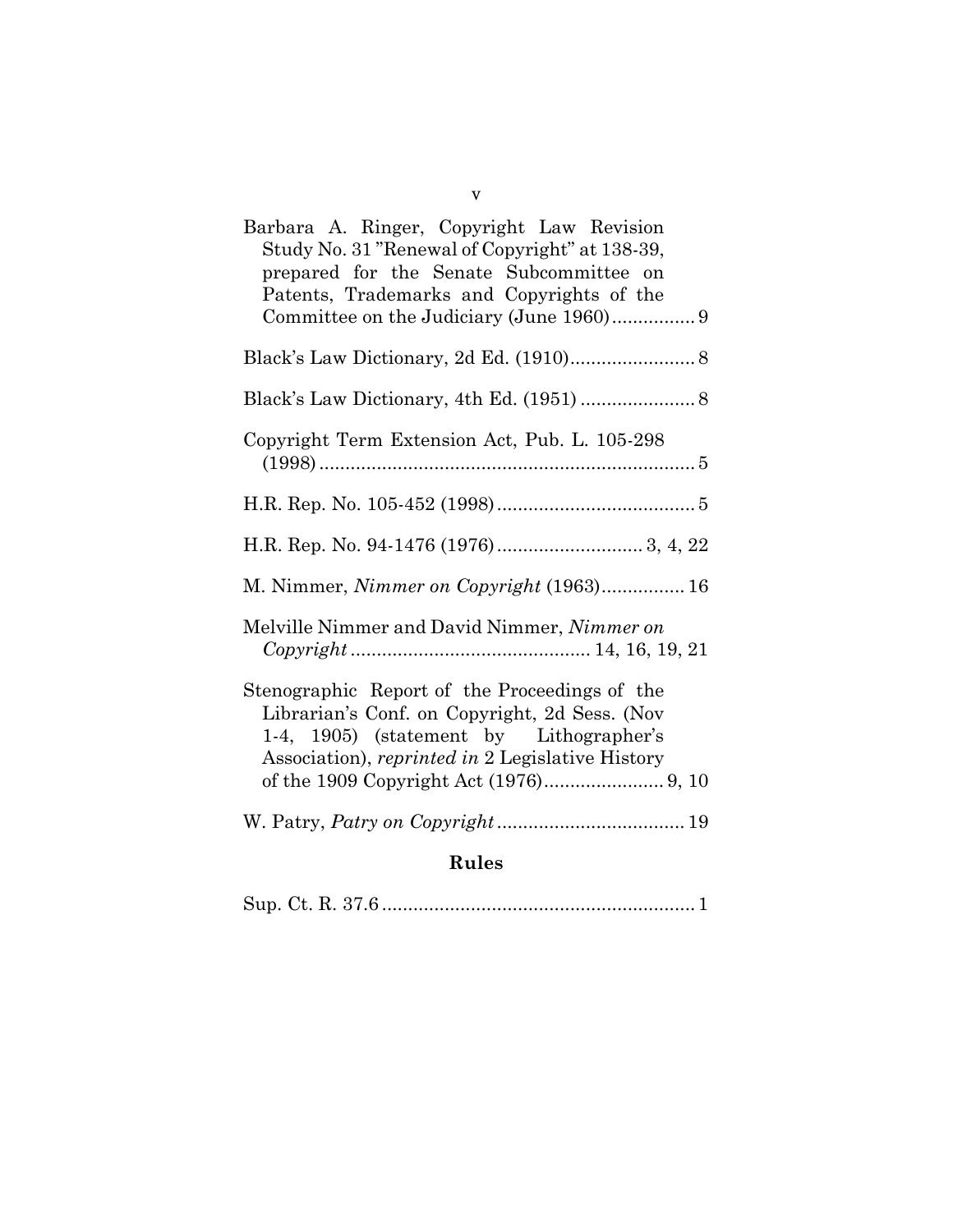### **INTEREST OF** *AMICI CURIAE*<sup>1</sup>

Larry Lieber, Steve Ditko, Don Heck, Gene Colan, and Don Rico each created under the 1909 Copyright Act legendary comic book characters and stories as freelance artists and writers. Among other famous comic book characters, Mr. Lieber co-created *Iron Man, Thor,* and *Ant-Man*; Steve Ditko created *Spider-Man* and *Doctor Strange*; Don Heck co-created *Hawkeye, Iron Man* and *Black Widow*; Gene Colan co-created *Falcon*, *Captain Marvel, Guardians of the Galaxy* and *Blade*; and Don Rico co-created *Black Widow*. In the 1976 Copyright Act, Congress provided such creators (and their families) with an inalienable termination right, so they at long last may have some financial participation in the fruits of their creative efforts.

Mr. Leiber and the estates of Messrs. Ditko, Heck, Colan, and Rico recently availed themselves of this right, just as Congress intended, only to be met by five lawsuits. <sup>2</sup> In each case Disney's subsidiary, Marvel,

<sup>1</sup> Pursuant to this Court's Rule 37.6, *amici* state that this brief was not authored in whole or in part by counsel for any party, and that no person or entity other than *amici*, their members, or their counsel made a monetary contribution intended to fund the preparation or submission of this brief. Counsel of record for each of the parties received timely notice of the intent to file this brief. The parties have consented to the filing of this brief.

<sup>2</sup> *Marvel Characters, Inc. v. Lieber*, Case No.: 1:21-cv-07955- LAK (S.D.N.Y.); *Marvel Characters, Inc. v. Ditko,* Case No.: 1:21 cv-07957-LAK (S.D.N.Y.); *Marvel Characters, Inc. v. Dettwiler,* Case No.: 1:21-cv-07959-LAK (S.D.N.Y.); *Marvel*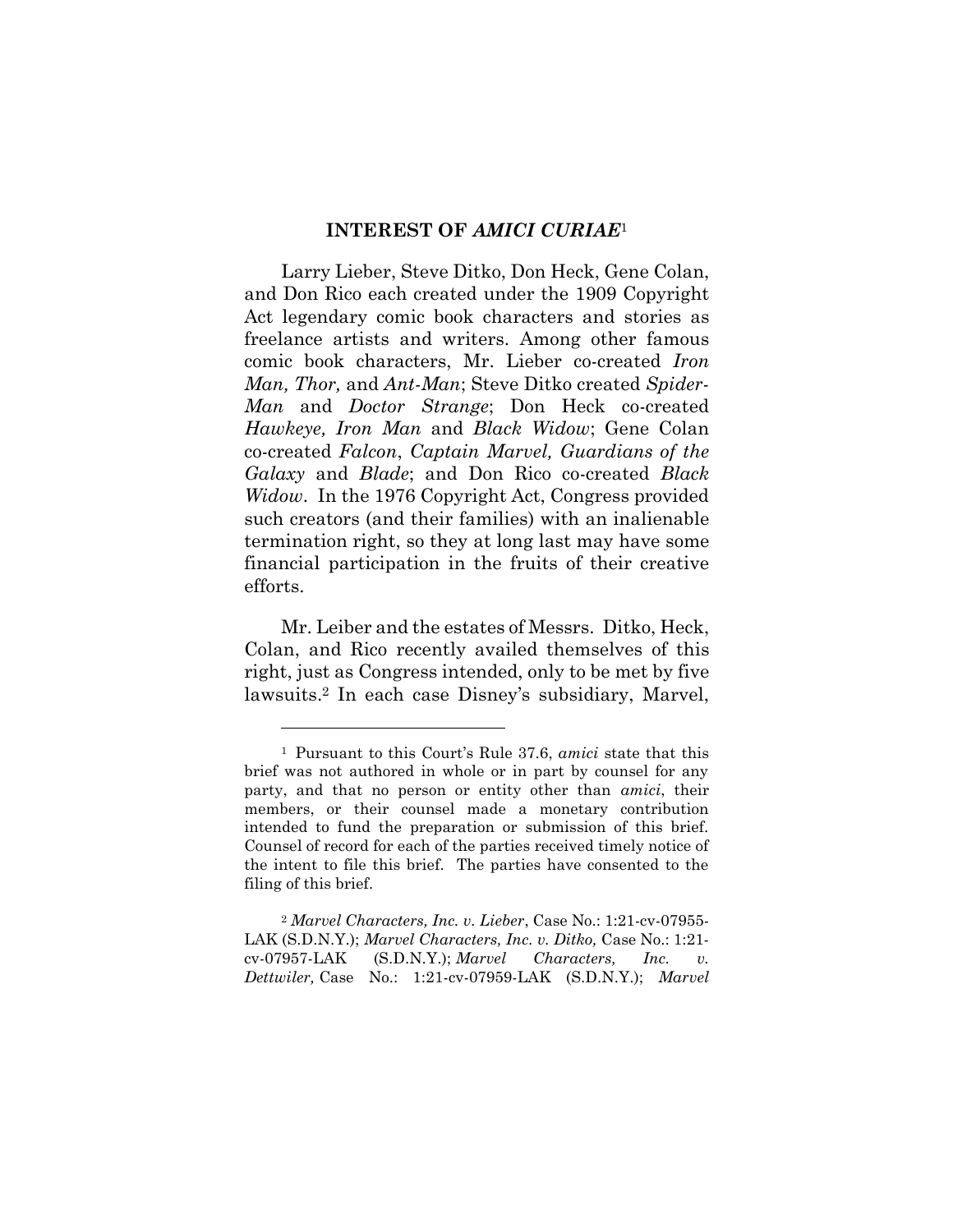asserted that the amici were ineligible for the termination because their freelance stories and illustrations were putative "work for hire" via the elusive "instance and expense" test, under circumstances that do not remotely resemble "work made for hire."

The five lawsuits confronting these *amici* are emblematic of the wide-ranging application and dire ramifications of the issues before this Court. The *amici* have an obvious and strong interest that "work for hire" under the 1909 Copyright Act be interpreted, as written by Congress, to apply to traditional hierarchical employment, and that judicial re-drafting of the 1909 Act via the "instance and expense test" not be permitted to decimate the 1976 Act's vital, remedial termination right of independent authors and artists everywhere. 17 U.S.C. § 304(c).

### **INTRODUCTION AND SUMMARY OF ARGUMENT**

*Amici* urge this Court to grant the petitioners' request to review the decision of the court of appeals, which denied petitioners their statutory right to recapture the copyright interests of Bill Markham ("Markham") in a celebrated board game he designed as an independent contractor, notwithstanding that Markham *assigned* his copyright therein to Link Research Corporation ("LRC") in 1959, and that 17 U.S.C. § 304(c) provides a creator with the inalienable right to recover his copyright interests via the

*Characters, Inc. v. Solo et al*., Case No.: 1:21-cv-05316-DG-TAM (E.D.N.Y.); *Marvel Characters, Inc. v. Michele Hart-Rico et al.*, Case No.: 2:21-cv-07624-DMG-KES (C.D. Cal.)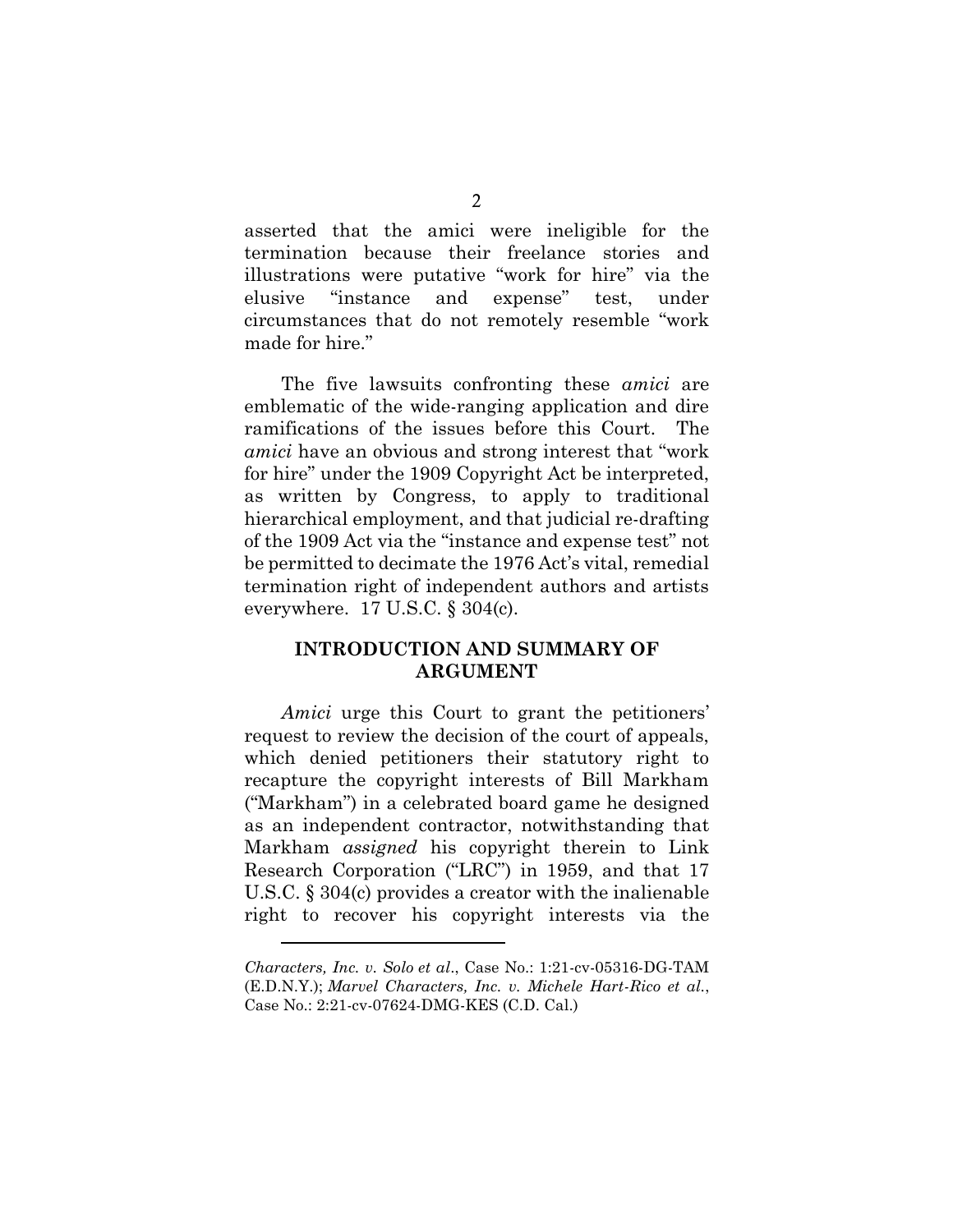termination of such pre-1978 assignments within a delineated time window.

"The economic philosophy behind the [Copyright] clause . . . is the conviction that encouragement of individual effort by personal gain is the best way to advance the public welfare through the talents of authors [] in '[] useful Arts.'" *Mazer v. Stein*, 347 U.S. 201, 219 (1954). Under the Constitution, "it is Congress that has been assigned the task of defining the scope of the limited monopoly that should be granted to authors." *Sony Corp. v. Universal Studios*, 464 U.S. 417, 429 (1984). Commencing with the Copyright Act of 1831, Congress has used this power to provide authors and their families with the right to recover transferred copyright interests and has strengthened those rights over time. *See Stewart v. Abend*, 495 U.S. 207, 217-20 (1990).

Under the Copyright Act of 1909, copyright protection was divided into two separate 28-year terms: the "initial" and "renewal" terms. 17 U.S.C. § 24 (1976 ed.)*.* Congress intended the renewal copyright to benefit authors and their families. *See Stewart*, 495 U.S. at 219. Effective January 1, 1978, the Copyright Act of 1976 significantly enhanced authors' rights. 17 U.S.C. § 101 *et seq*. It extended the renewal term under the 1909 Act from 28 to 47 years. 17 U.S.C. § 304(a). Congress intended to give the benefit of these additional years to authors rather than to grantees for whom the automatic grant of the extension was viewed as a windfall. *See* H.R. Rep. No. 94-1476 at 140 (1976). It therefore coupled the extension with a new right of authors and their families to recapture their copyrights by statutorily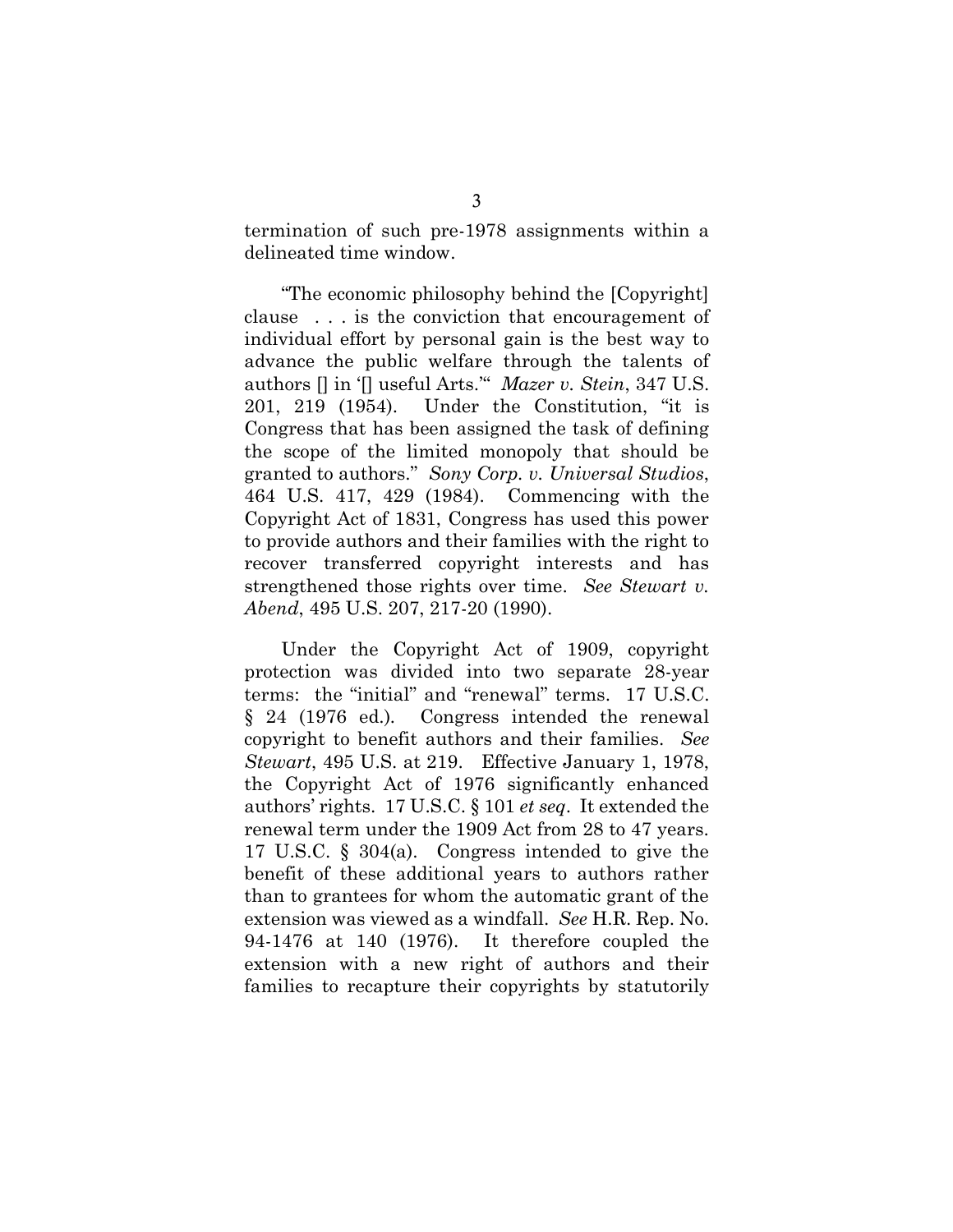terminating decades-old copyright transfers "notwithstanding any agreement to the contrary." 17 U.S.C. § 304(c)(5).

"The principal purpose . . . was to provide added benefits to authors. . . . More particularly, the termination right was expressly intended to relieve authors of the consequences of ill-advised and unremunerative grants . . . ." *Mills Music, Inc. v. Snyder*, 469 U.S. 153, 172-73 (1985). Congress created termination rights to "safeguard[] authors against unremunerative transfers" made before their works were commercially exploited, and to give authors and their families a second chance to obtain a more equitable portion of a copyright's value when it is no longer conjectural. H.R. Rep. No. 94-1476, at 124 (1976); *see N.Y. Times v. Tasini,* 533 U.S. 483, 496 n.1 (2001) (recognizing Congress' intent to re-adjust "the author/publisher balance" by providing an "inalienable authorial right to revoke a copyright transfer").

Termination is carried out by serving advance notice of termination on the original grantee or its successor. 17 U.S.C.  $\S 304(c)(4)(A)$ . Authors and their heirs may terminate pre-1978 grants during a fiveyear window beginning fifty-six years after copyright was secured by publication. 17 U.S.C.  $\S 304(c)(3)$ . The termination provisions reflect a deliberate balance of competing interests determined by Congress. For instance, it is no coincidence that the 1909 Act provided 56 years of copyright protection, and that the 1976 Act provided for termination of pre-1978 transfers after 56 years. That symmetry ensured that copyright transferees were not deprived of any benefits for which they bargained under the 1909 Act.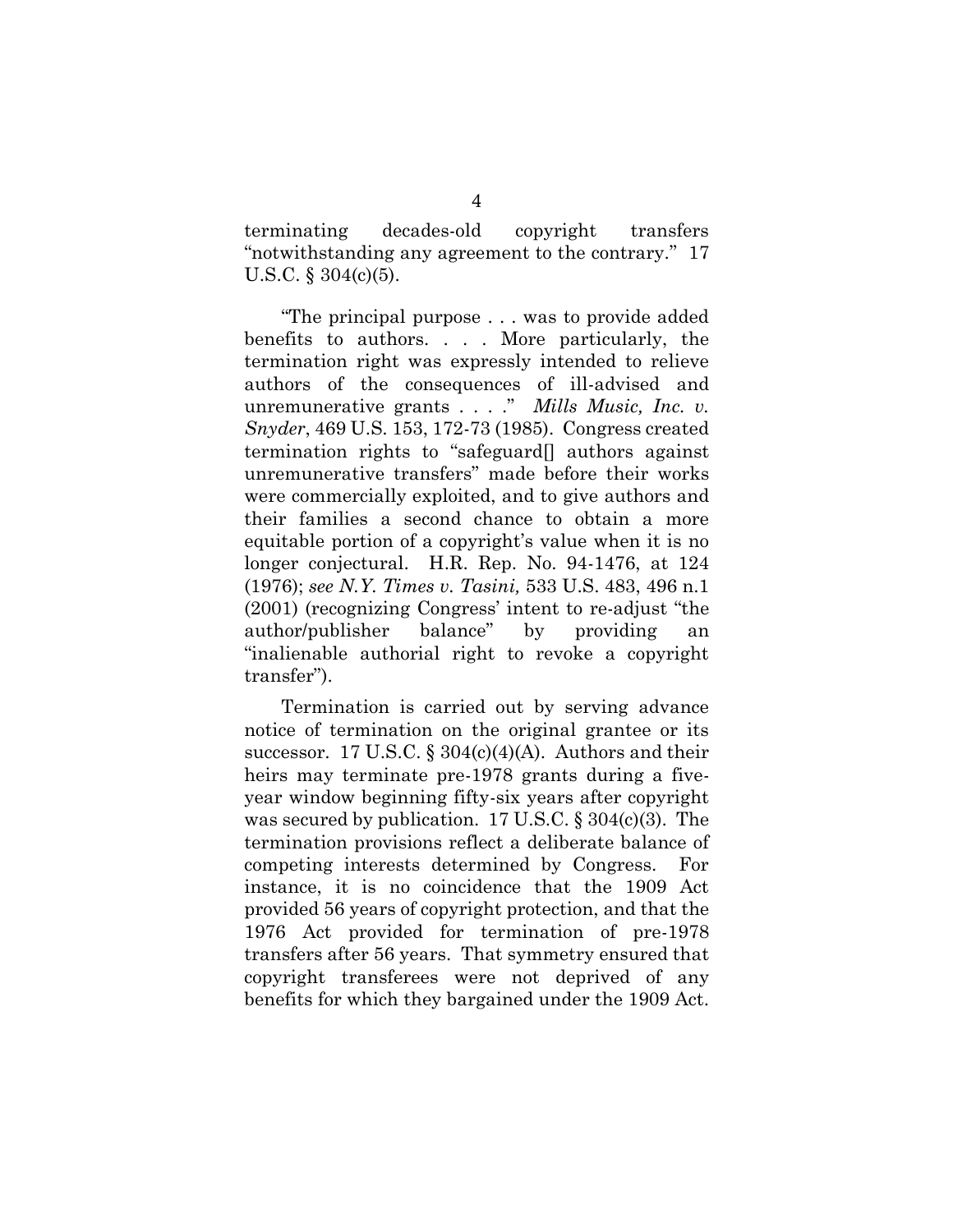In the Copyright Term Extension Act, Pub. L. 105- 298 (1998), Congress reaffirmed its objectives with respect to the 1976 Act's termination provisions by coupling a further renewal term extension with a second termination right in 17 U.S.C. § 304(d). *See*  H.R. Rep. No. 105-452, 105th Congress, 2d Sess., at 8 (1998) (the intention is for "original authors of works and their beneficiaries to benefit from the extended copyright protection").

True "works for hire" are the sole exemption from termination under 17 U.S.C. §§ 304(c) and (d), which apply only to pre-1978 works of authorship. The 1909 Act governs whether a work published before 1978 is a "work made for hire." 17 U.S.C. § 62 (renumbered to § 26 in 1947, text unchanged, repealed 1978).

Here, the First Circuit applied the controversial "instance and expense" test to find that the board game Markham created as an independent contractor was "work for hire" under the 1909 Act, effectively gutting his heirs' termination rights under the curative 1976 Copyright Act. But Markham's creation in 1959 was by no means a "work made for hire" according to the interpretation of the 1909 Act by this Court, Congress, and under the common law. Per section 26 of that statute only a traditional "employer" is considered an "author . . . in the case of works made for hire." In drafting that provision, Congress clearly contemplated regular, salaried employment and Congress' exhaustive research leading up to the 1976 Act shows that certainly no one in 1959 construed "work for hire" to include the copyrighted material of pure freelancers like Markham. This Court's articulation in *Community for Creative Non-Violence*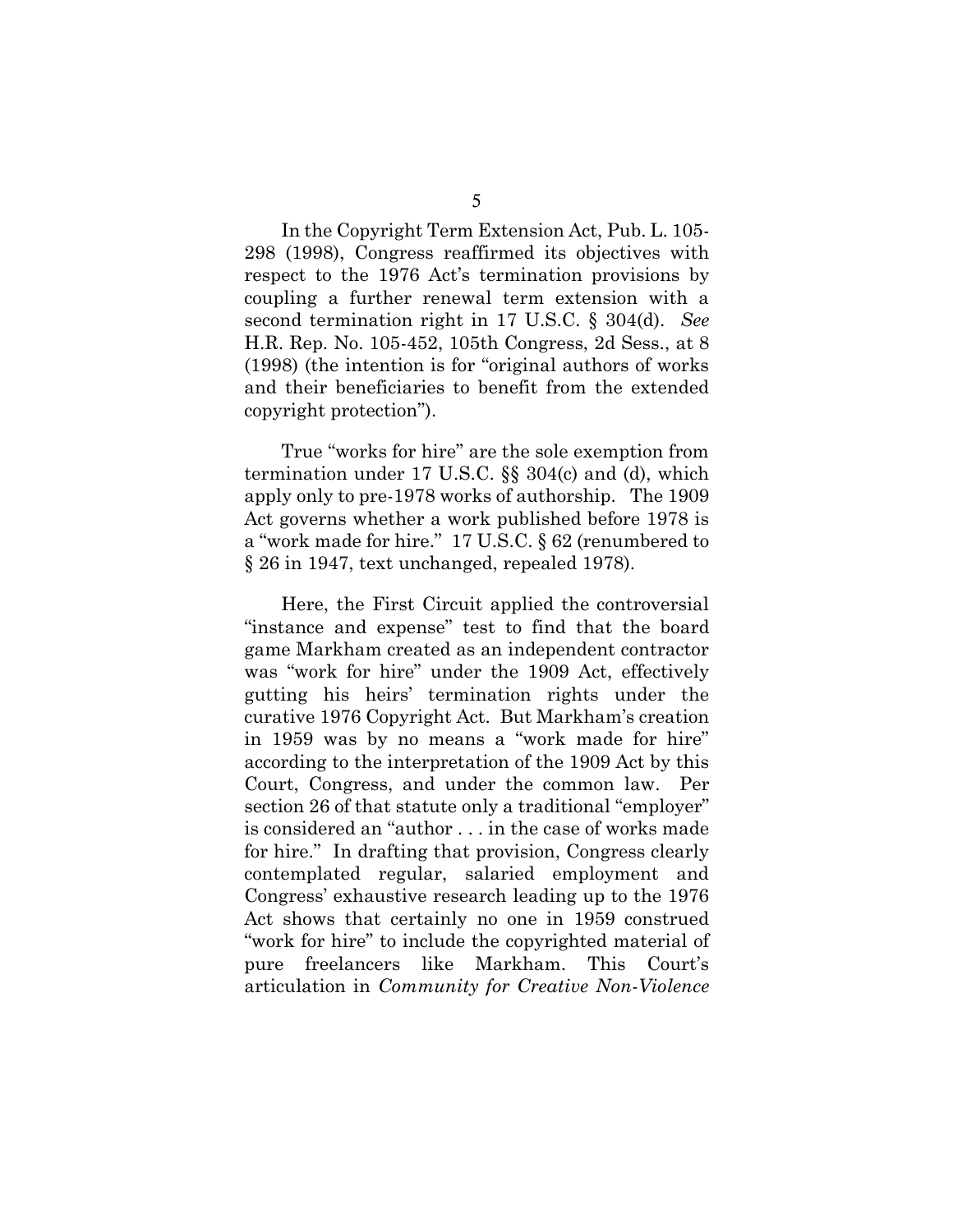*et al. v. Reid*, 490 U.S. 730 (1989), of well-established norms of statutory construction; "work for hire" doctrine under the 1909 Act, and the 20-year legislative history of the 1976 Act – all lead to the inescapable conclusion that Markham's creation in 1959 was *not* LRC's "work for hire," and why LRC had Markham assign it the copyright in his game after creation.

Petitioners were thus clearly entitled to exercise the termination rights vested in them by the 1976 Act with respect to that 1959 assignment. Congress intended the remedial termination provisions to give authors and their heirs the opportunity to finally share in the proven value of their creative works. It is fair to say that the termination right is the second most important authorial right short of copyright itself. Yet, the First Circuit thwarted congressional intent, ignored the text and legislative history of the 1909 Act, and disregarded this Court's teaching in *Reid* – all to deny creators, like Markham, their termination rights and to bestow on publishers an unjustified windfall.

#### **ARGUMENT**

The judicial expansion, in last decade before Congress enacted the 1976 Act, of "work for hire" to independent contractors via the so-called "instance and expense" test contradicted the common law definition of "employer" in section 26, contradicted consistent judicial precedent under the statute, and is unsupported by the statute.

Here, the First Circuit found Rueben Klamer ("Klamer") contacted "Bill Markham, an experienced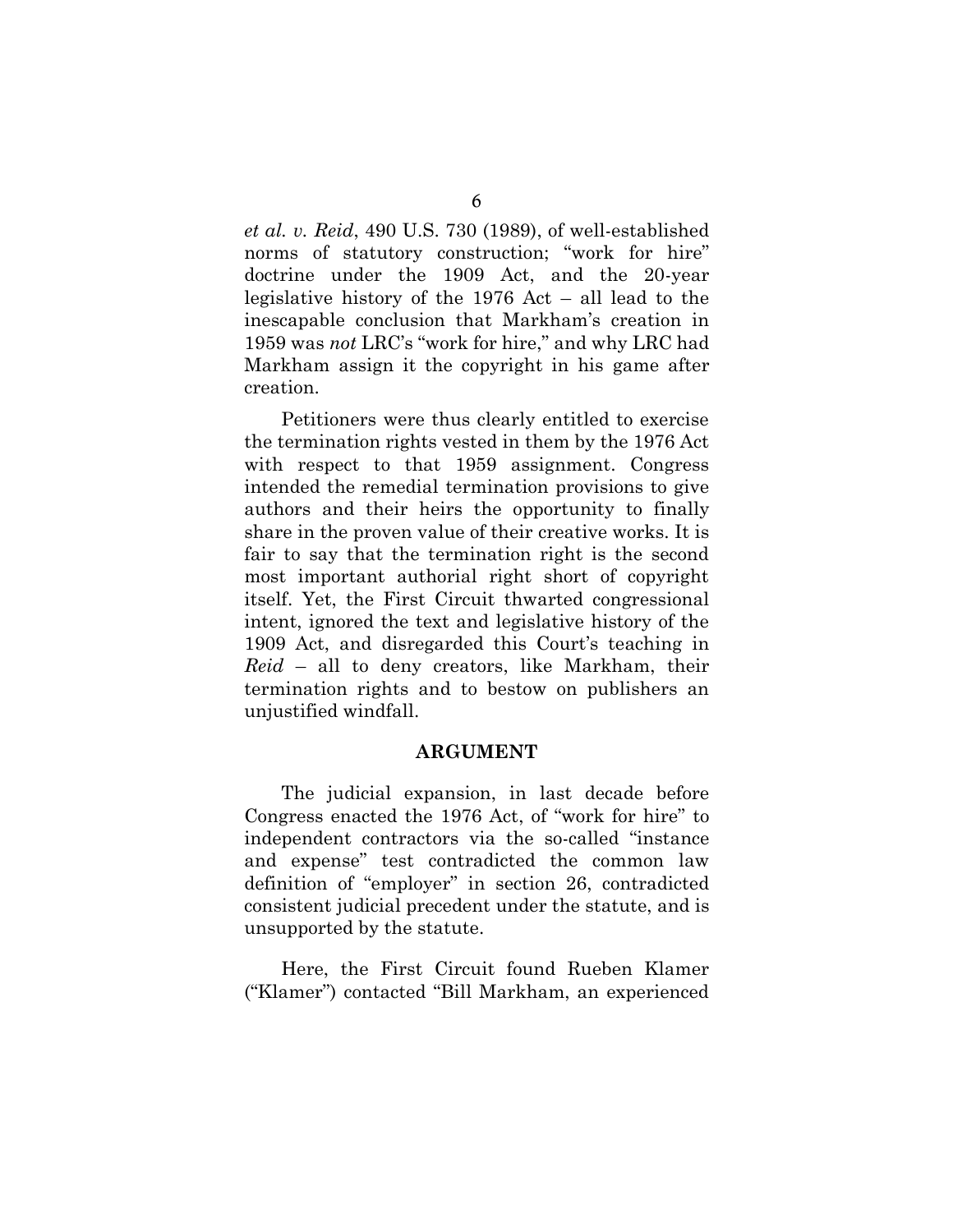game designer and the head of a California-based product development company," to develop a modern board game. Pet. App. 2a-3a. Klamer engaged Markham's company, and Markham and his employees began working on it in 1959, culminating in a prototype. Pet. App. 2a-4a. After Klamer sent the prototype to Milton Bradley, Klamer's company LRC, entered into an agreement with Markham to *assign* his rights in the board game to LRC. *Id.* at 4a. No employer-employee relationship existed between Klamer and Markham, and such an assignment is antithetical to "work for hire," owned at inception by a putative employer. Yet, the First Circuit used the controversial "instance and expense" test to extend the "work for hire" doctrine to independent contractors found nowhere in section 26.

### **I. The Decision Below is Contrary to the 1909 Act and Binding Supreme Court Precedent**

### **a. The Plain Language of the Statute Controls**

Section 26 of the 1909 Copyright Act stated concisely: "The word author shall include an employer in the case of works made for hire." 17 U.S.C. § 26 (1976 ed.) (repealed). It is a well-established canon that "where words are employed in a statute which had at the time a well-known meaning at common law or in the law of this country, they are presumed to have been used in that sense unless the context compels to the contrary." *Standard Oil Co. v. United States*, 221 U.S. 1, 59 (1911). This remains a "cardinal rule of statutory construction." *Molzof v. United*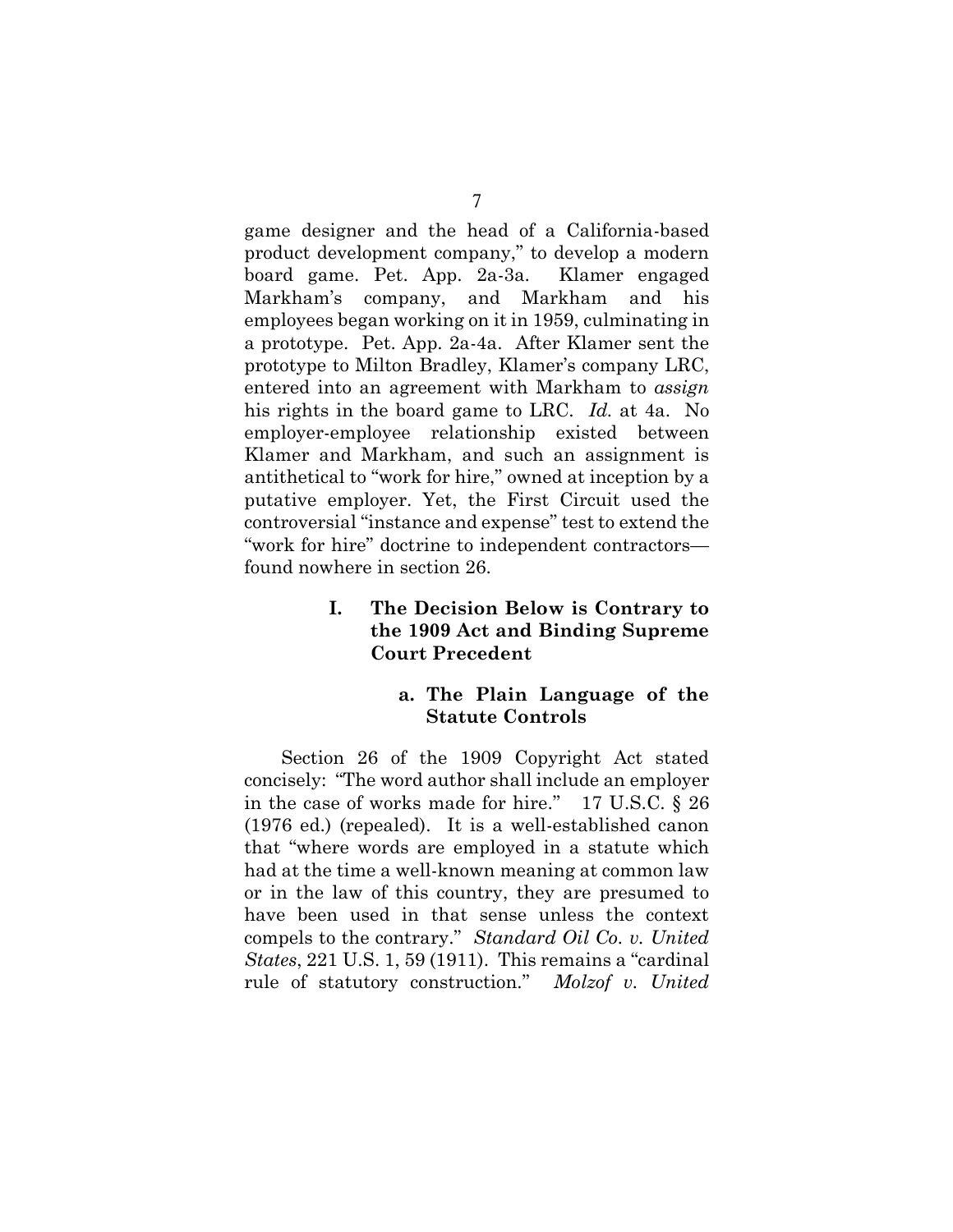*States*, 502 U.S. 301, 307 (1992). *See e.g., Park 'N Fly, Inc. v. Dollar Park and Fly, Inc.*, 469 U.S. 189, 194 (1985) (construing the Lanham Act; "[s]tatutory construction must begin with the language employed by Congress and the assumption that the ordinary meaning of that language accurately expresses the legislative purpose.").

Petitioners correctly identified that Congress did not define the term "employer" in section 26 as its meaning was (and still is) commonly understood. Pet. 18. The common law meaning of "employer" to connote traditional employment is consistent with its legal definition not only when the 1909 Act was passed, but in 1959 as well.3 Nothing in the text of the 1909 Act's "work for hire" provision indicates that Congress used the word "employer" to describe anything less than a conventional employment relationship, or supports its judicial extension to freelancers like Markham.

The conventional master-servant relationship clearly distinguishes independent contractors from employees. *See Clackamas Gastroenterology Assocs., P.C. v. Wells*, 538 U.S. 440, 444-45, n.5 (2003) (common law agency doctrine "determin[es] whether a hired party is an employee," and "draw[s] a line between independent contractors and employees"); *Nationwide* 

<sup>3</sup> *See, e.g.,* Black's Law Dictionary, 2d Ed. (1910) at 421 (defining "employer" as "one who employs the services of others; . . . who pays their wages" and "employee" "mean[s] some permanent employment"); *id*., 4th Ed. (1951) at 617-18 (defining "employer" the same way; "the correlative of employee," and "employee" as "[o]ne who works for an employer; a person working for salary; . . . *'employee' must be distinguished from 'independent contractor' . . . .*" (emphasis added)).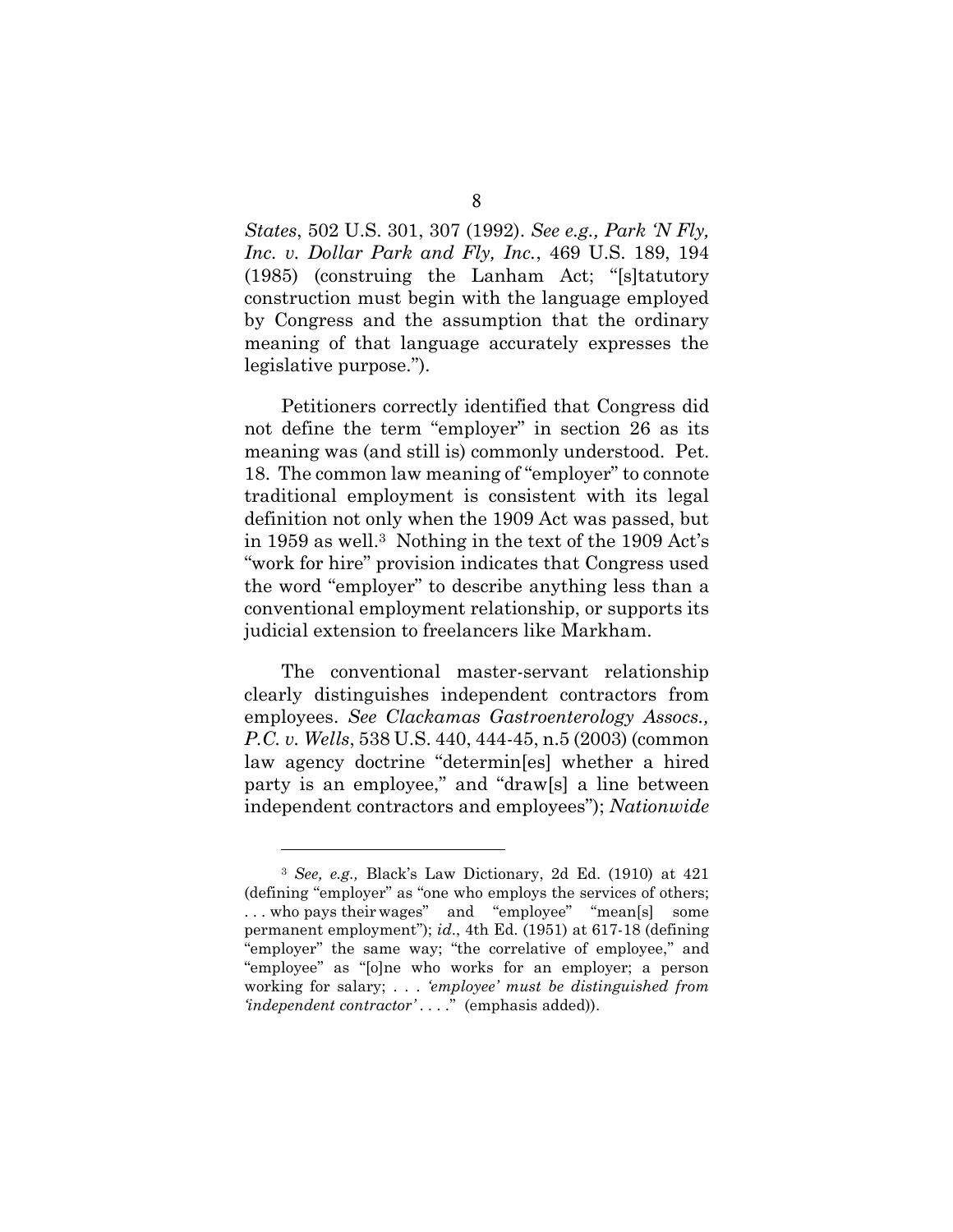*Mut. Ins. Co. v. Darden*, 503 U.S. 318, 323, 325 (1992) (differentiating independent contractors from employees under ERISA, "Congress means an agency law definition for 'employee' unless it clearly indicates otherwise."); *NLRB v. United Ins. Co. of America*, 390 U.S. 254, 256 (1968) (same; NLRA).

# **b. The Legislative History of Section 26 Reinforces This Plain Reading**

Discussions at a 1906 revision conference held by the Library of Congress prior to the provision's enactment indicate that it was included in the draft bills at the request of publishers of encyclopedias and directories. *See* Barbara A. Ringer, Copyright Law Revision Study No. 31 "Renewal of Copyright" at 138-39, prepared for the Senate Subcommittee on Patents, Trademarks and Copyrights of the Committee on the Judiciary (June 1960). These publishers wanted to secure copyrights in material prepared by their staffs without having to repeatedly obtain their employees' assignments. "The committee reports on th[e] [final] bill indicate a likelihood that the legislators regarded a 'work made for hire' as a species of 'composite or cyclopedic work.'" *Id*. at 139.

The 1909 Act's legislative history establishes that "employer" in section 26 applied only to traditional employment. *See* Stenographic Report of the Proceedings of the Librarian's Conf. on Copyright, 2d Sess. 188 (Nov 1-4, 1905) (statement by Lithographer's Association), *reprinted in* 2 Legislative History of the 1909 Copyright Act at 188 (1976) ("[T]he right belonging to that artist who is *employed* for the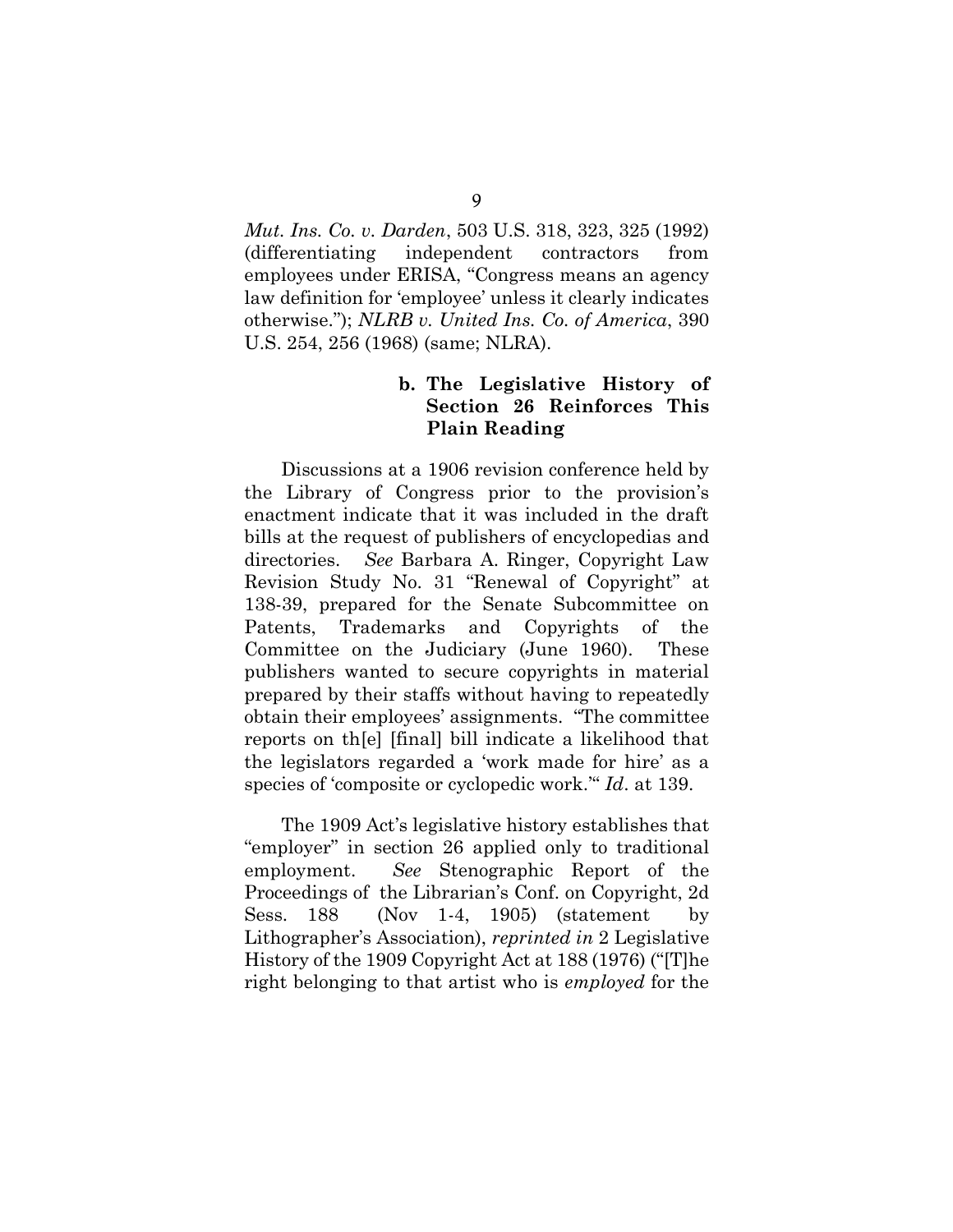purpose of making a work of art *so many hours a day* . . . should be very different from the right that is held by the independent artist") (emphasis added). *See also* Pet. at 20 (discussing Stenographic Report of the Proceedings of the Librarian's Conf. on Copyright, 2d Sess. 188 (Nov 1-4, 1905).)

A key study commissioned by Congress in revising the 1909 Act determined: "[I]t may be concluded that section 26 [of the 1909 Act] refers only to works made by salaried employees in the regular course of their employment." B. Varmer, Copyright Law Revision Study No. 13, "Works Made for Hire and on Commission," Studies Prepared for the Copyright Office, Reprinted by the Senate Subcommittee on Patents, Trademarks and Copyrights of the Committee on the Judiciary, 86th Cong., 2d Sess. 127, 130 (1960). The Varmer study based its findings, in part, on the 1909 Act's legislative history, noting that in the draft bill of the 1909 Act, dated March 2, 1906, a "work made for hire" was "defined in terms of salaried employment." *Id.* at 128.

Congress, not the courts, is responsible for weighing competing interests and policies in defining "work for hire" under the Copyright Act. After deliberation, Congress specified in section 26 of the 1909 Act that only an "employer" may be the "author" of a "work made for hire."

"[L]ong before the enactment of the Copyright Act of 1909, it was settled that the protection given to copyrights is wholly statutory." *Sony Corp.*, 464 U.S. at 431. "[I]t is generally for Congress, not the courts, to decide how best to pursue the Copyright Clause's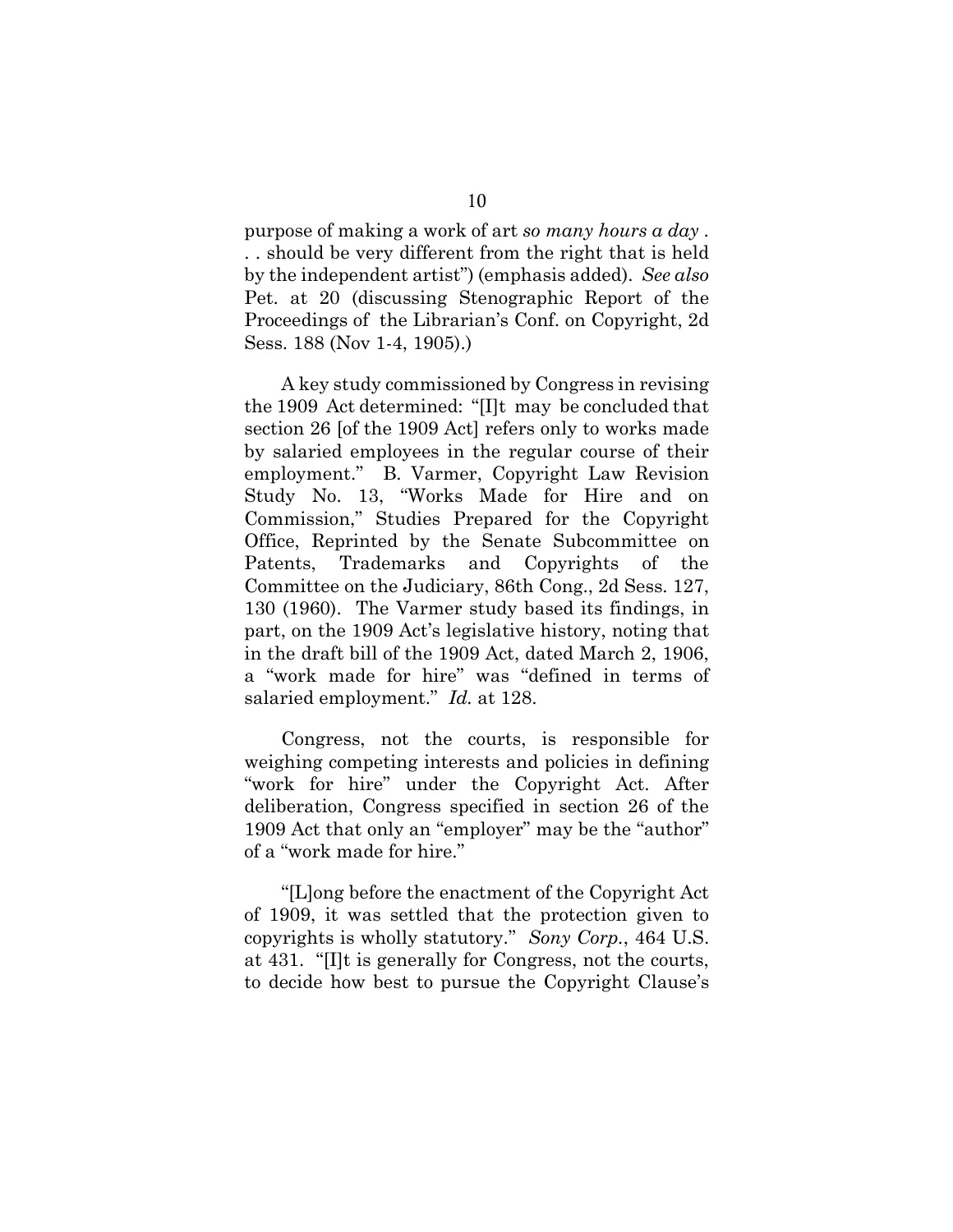objectives . . . '[I]t is not our role to alter the delicate balance Congress has labored to achieve.'" *Eldred v. Ashcroft*, 537 U.S. 186, 212-13 (2003) (quoting *Stewart*, 495 U.S. at 230).

### **II.** *Reid* **Effectively Overruled the "Instance and Expense" Test**

In *Community for Creative Non-Violence v. Reid*  ("*Reid*"), 490 U.S. 730, 738-739 (1989), this Court specifically addressed the "instance and expense" test as the Second Circuit had begun using it to construe the term "employee" in the 1976 Act's "work for hire" provision. *Reid* criticized this overbroad test as encompassing virtually all contributions to books or movies because such are "usually prepared at the instance, direction, and risk of a publisher or producer." *Id.* at 741. It rejected the test as inconsistent with the basic language of the Copyright Act, holding:

> Although the Act nowhere defines "employee," "employment," or related terms, it must be inferred that Congress meant them in their settled, commonlaw sense, since nothing in the text of the work for hire provisions indicates that those terms are used to describe anything other than the conventional relation of employer and employee.

*Id.* at 731. The same holds true for "employer" in section 26 of the 1909 Act. "Ordinarily, 'Congress' silence is just that—silence.'" *Id*. at 749 (citation omitted). *See also id.* at 739 ("It is [] well established that '[w]here Congress uses terms that have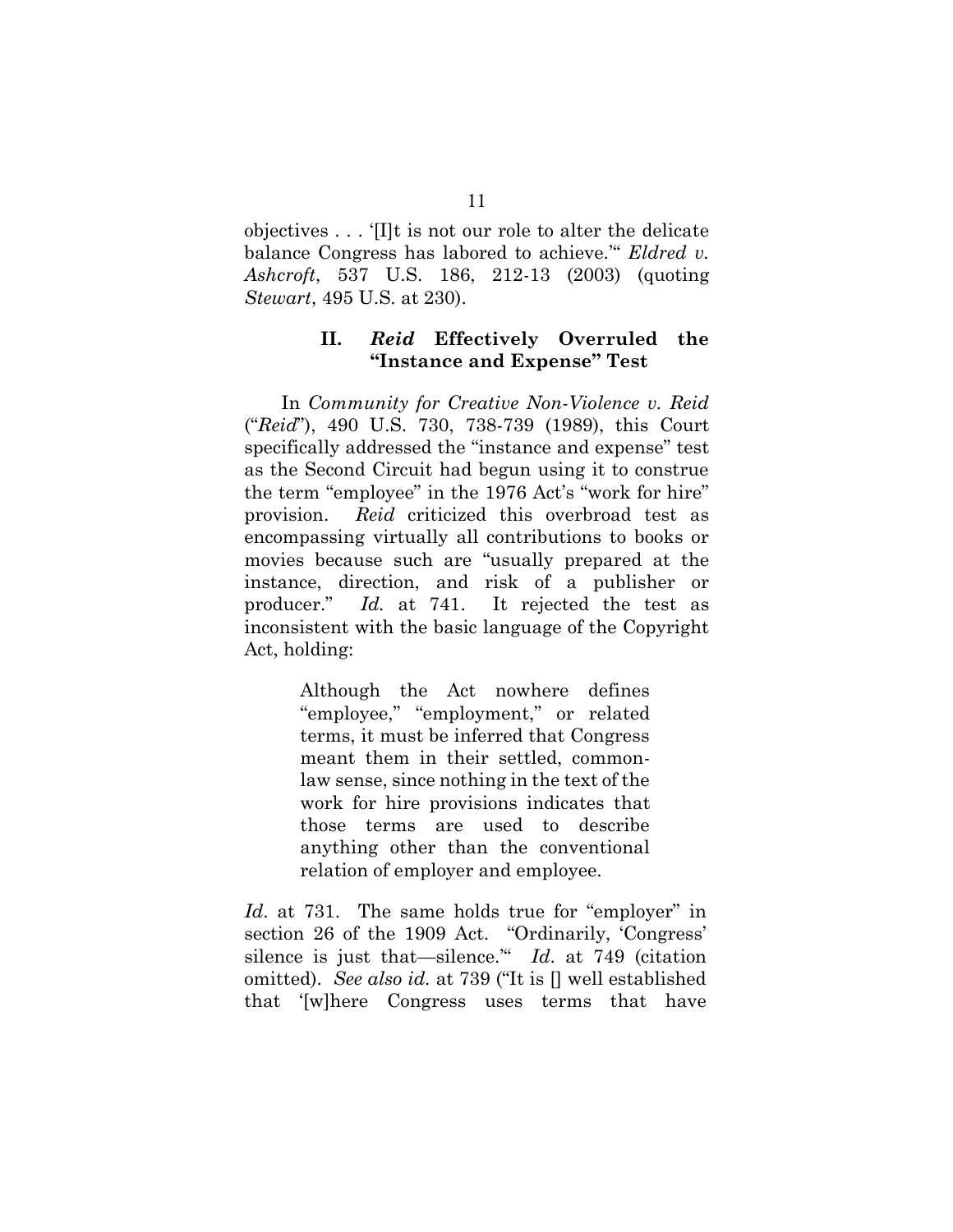accumulated settled meaning . . . a court must infer, unless the statute otherwise dictates, that Congress means to incorporate the established meaning of these terms'" (citations omitted).).

*Reid* drew a clear distinction between "employee" and "independent contractor," stating that "when Congress has used the term 'employee' without defining it, we have concluded that Congress intended to describe the conventional master-servant relationship as understood by common-law agency doctrine." <sup>4</sup> *Id*. at 739-40 (citing *Kelley v. Southern Pacific Co.,* 419 U.S. 318, 322–323 (1974) and *Robinson v. Baltimore & Ohio R. Co.,* 237 U.S. 84, 94 (1915)). *See id.* at 740 (noting that "[i]n past cases of statutory interpretation" the same applied to "'employer".

*Reid* concerned "work for hire" under the 1976 Act, but its guiding principles apply equally to Congress' use of the term "employer" in the 1909 Act.

More pointedly, this Court unanimously rejected the judicial "instance and expense" test to determine who qualified as a "work for hire" employee because a "paramount goal" of our copyright law is to "enhanc[e] predictability and certainty of copyright ownership." *Id.* at 749-50. It emphasized that under the test

<sup>4</sup> *Reid* noted that relevant factors from "the general law of agency" include "the skill required; the source of instrumentalities and tools; the location of the work; . . . the extent of the hired party's discretion over when and how long to work; the method of payment; . . . the provision of employee benefits and the tax treatment of the hired party." 490 U.S. at 751-52.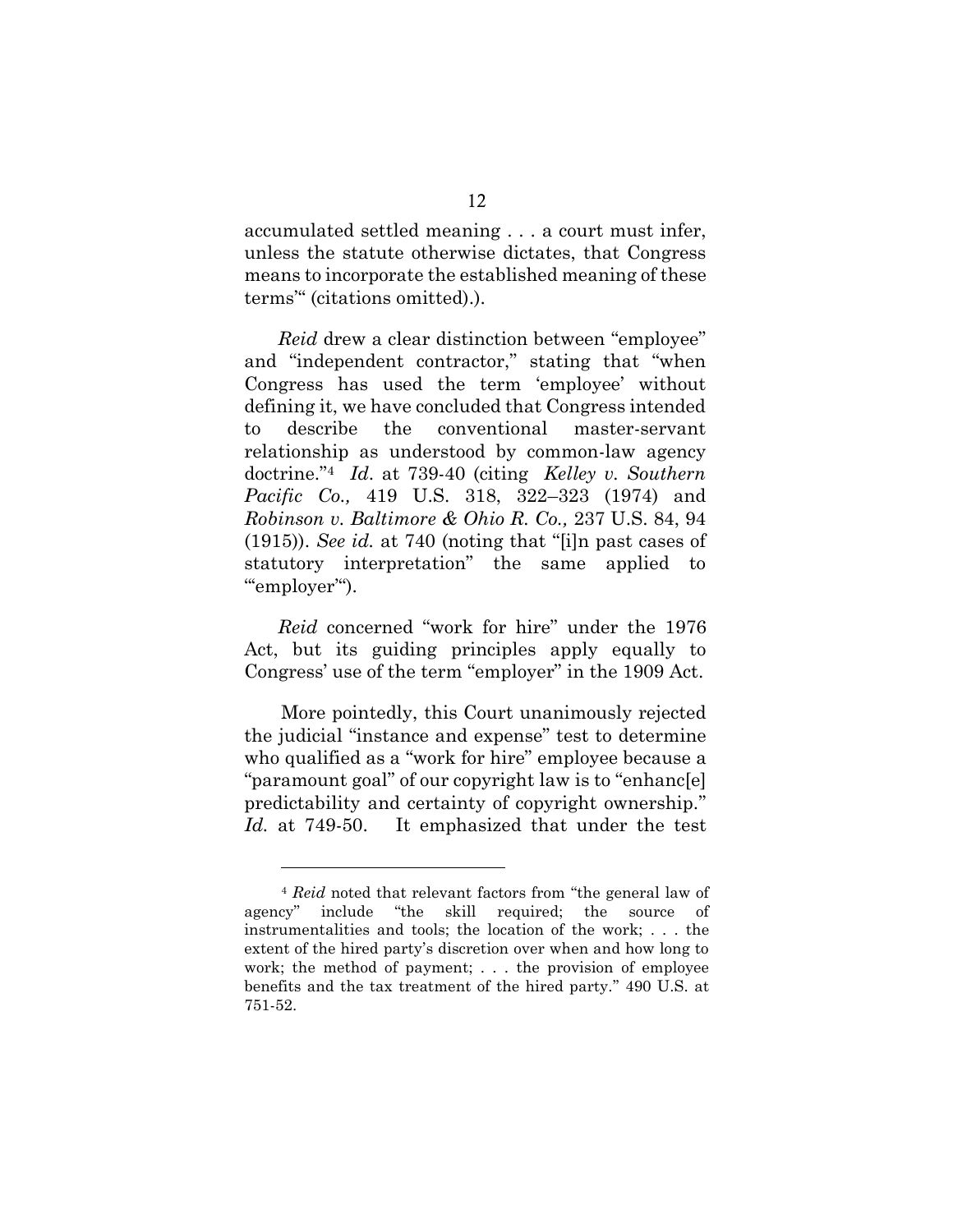"parties would not know until late in the process, if not until the work is completed, whether" it was a work for hire "leav[ing] the door open for hiring parties, who have failed to get a full assignment of copyright rights from independent contractors . . . to unilaterally obtain work-made-for-hire rights years after the work has been completed as long as they directed or supervised the work, a standard that is hard not to meet when one is a hiring party." *Id*. at 750 (internal citation omitted).

The same reasoning compels rejection of the "instance and expense" test as to the 1909 Act. The Court's comment was prescient, only here LRC's revisionism was motivated not by the failure to get an assignment but by the advent of the inalienable right to terminate Markham's assignment under the 1976 Act.

In reviewing "work for hire" under the 1909 Act, this Court noted:

> [T]he work for hire doctrine codified in § 62 [26] *referred only to works by employees in the regular course of their employment*. As for commissioned works, the courts generally *presumed* that *the commissioned party had impliedly agreed to convey the copyright*, along with the work itself, to the hiring party*.*

*Id*. at 744 (emphasis added). Per the italicized language, only work of a traditional "employee[]" is "work for hire" under the 1909 Act. Commissioned work of an independent contractor is owned by the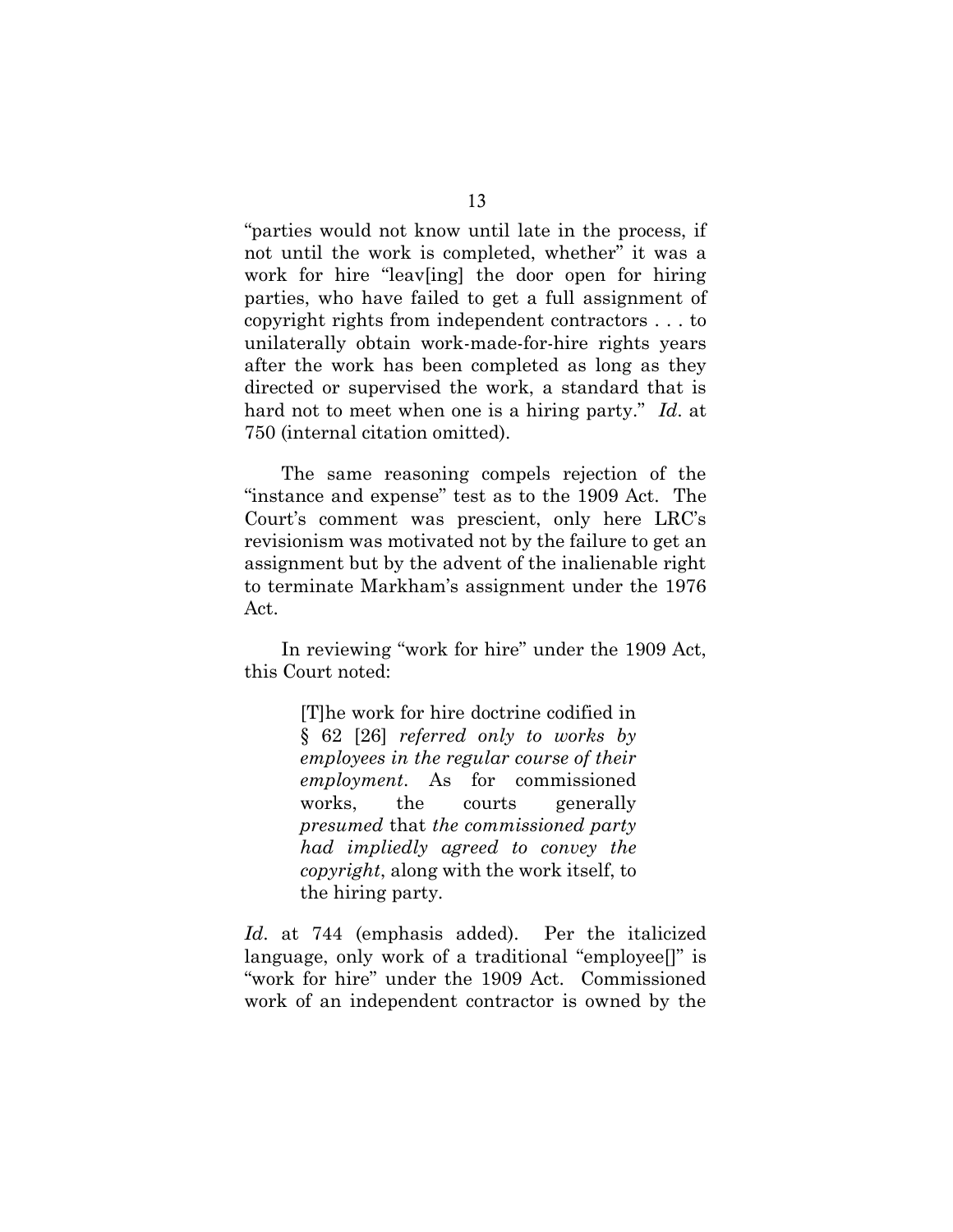commissioning party via *assignment*, not at inception as the putative author of a "work for hire."

Leading commentators read *Reid* as overruling the "instance and expense" test under both the 1976 and 1909 Acts. *See* Melville Nimmer and David Nimmer, 3 *Nimmer on Copyright* (*"Nimmer"*) § 9.03[D] at 9-32 to 9-34. Yet, here, the First Circuit decided "[e]ven if we were disposed to appellants' view [that *Reid* overruled the "instance and expense" test]," "it does not account for our own precedent" which "applied the instance and expense test to a work governed by the 1909 Act, noting that the test controlled whether a commissioned work qualified as a work for hire." Pet. App. 11a-12a (citing *Forward v. Thorogood*, 985 F.2d 604, 606 (1st Cir. 1993)); *id.* at 13a ("*Forward* applied the instance and expense test to reach the outcome it did. Accordingly, the panel necessarily held that, post-*Reid*, the instance and expense test remained applicable to commissioned works under the 1909 Act. That holding is binding on us here.").

The First Circuit failed to acknowledge that (1) the *Forward* court relied on *Murray v. Gelderman,* 566 F.2d 1307, 1310 (5th Cir. 1978), for justifying use of the "instance and expense test" and *Murray* was declared by the Eleventh Circuit in *M.G.B. Homes, Inc. v. Ameron Homes, Inc.*, 903 F.2d 1486 (11th Cir. 1990), as "no longer valid precedent," <sup>5</sup> *id.* at 1490-91 (holding that *Murray*'s rationale for applying the instance and expense test under the 1909 Act "was

<sup>5</sup> The *Forward* court also relied on *Brattleboro Publishing Co. v. Winmill Publishing Corp.,* 369 F.2d 565, 567-68 (2d Cir. 1966), which is discussed *infra*.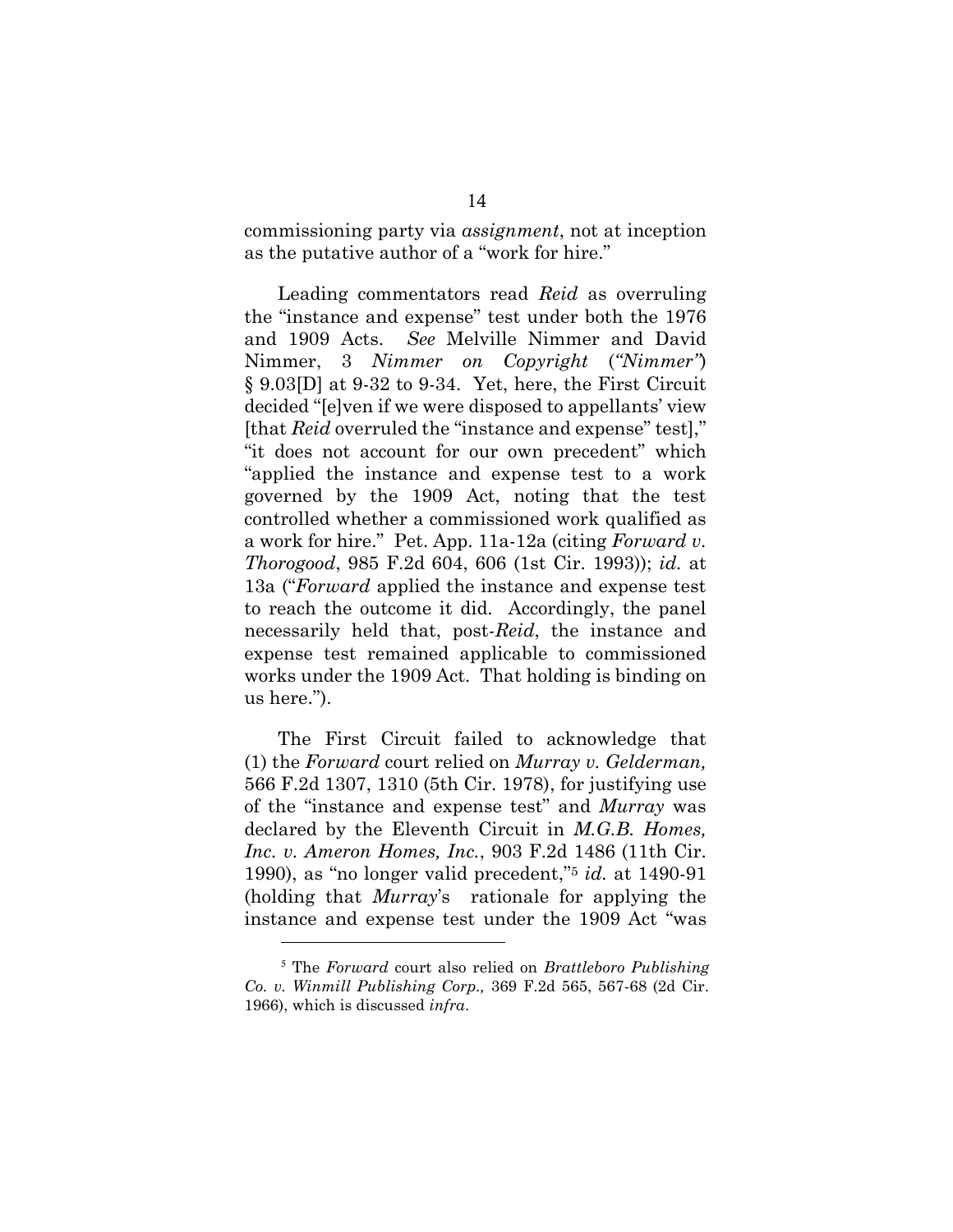rejected by" *Reid*); and (2) the *Forward* court neither considered nor cited any of this Court's reasoning in *Reid* for rejecting the "instance and expense" test. *See* 490 U.S. at 749-50. Thus, the First Circuit neglected to review this Court's compelling analysis by relying on its own prior opinion that also neglected to consider that same analysis.

The panel also mentioned it is "skeptical" that this Court's analysis applies to the 1909 Act and "note[d] that the Second and Ninth Circuits have determined that *Reid* does not require abandonment of the 1909 Act's instance and expense test." Pet. App. 14a. Even though the Eleventh Circuit held otherwise in *M.G.B. Homes,* 903 F.2d at 1490-91 (holding that its own authority applying the "instance and expense" test under the 1909 Act "is no longer valid precedent because" "its rationale was rejected by" *Reid*.), the First Circuit viewed the Eleventh Circuit's holding as "dicta." Pet. App. 15a.

The First Circuit has never reconciled its incongruous application of the "instance and expense" test with the 1909 Act's limitation of "work for hire" to an "employer," the common law definition of that term, and the cardinal rule of statutory construction emphasized by this Court in *Reid* and many other cases.

Until 1966, "the work for hire doctrine under the 1909 Act exclusively [applied] to traditional employees." *Reid*, 490 U.S. at 749; *see Hogarth*, 342 F.3d at 161 n.15. As Markham worked purely as an independent contractor in the summer of 1959, Pet.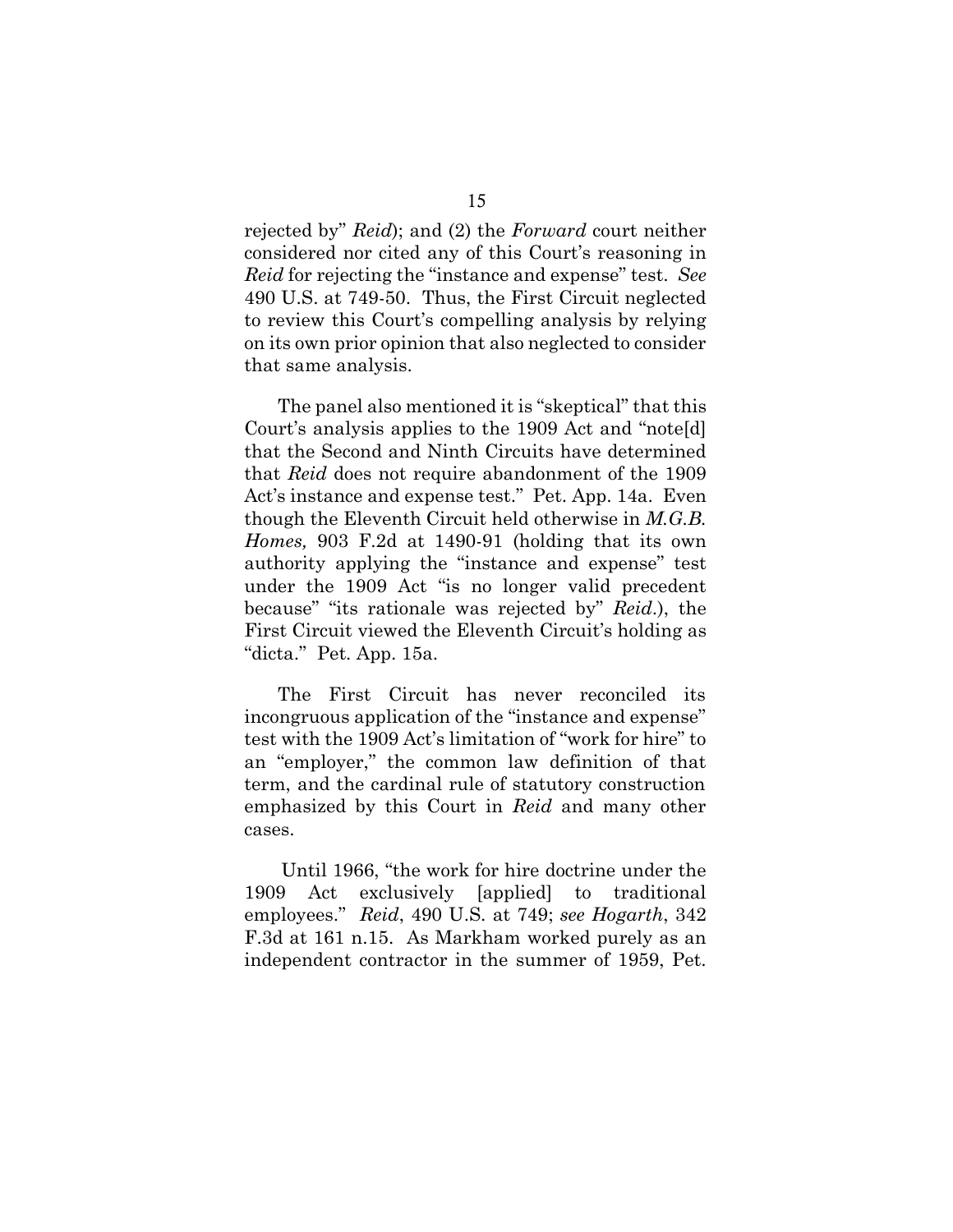App. 2a-3a, his work was decidedly not "for hire" at the time of its creation.

Furthermore, whether material is "work for hire" under the 1909 Act "always turn[s] on the intention of the parties." 1 *Nimmer* § 5.03[B][2][c] at 5-56.1; *Playboy Enterprises, Inc. v. Dumas* (*"Playboy"*), 53 F.3d 549, 556-57 (2d Cir. 1995) ("[W]ork for hire" is a question of "the intent of the parties"). The "instance and expense" test, itself, raises a "'presumption . . . [of] the mutual intent of the parties.'" *Playboy*, 53 F.3d at 554 (citation omitted). Here, the courts below used the "instance and expense" test to retroactively impute an intent the parties could *not* have had in 1959.

In short, even if Markham had retained sophisticated counsel in  $1959<sup>6</sup>$  he would have been advised that the board game he created as an independent contractor was *not* "work for hire" under the 1909 Act. As the doctrine applied only to traditional employees, Markham was the original owner of the copyright to the work he created as a freelancer and thereafter assigned to LRC.

<sup>6</sup> According to the 1963 first edition of Melville B. Nimmer's copyright treatise: "Sec[tion] 26 expressly renders an employer for hire an 'author' but makes no comparable provision with respect to commissioned works." M. Nimmer, *Nimmer on Copyright* § 63 at 245 n.80 (1963). As to "an independent contractor," ownership is "by virtue of an assignment." *Id*., § 62.4 at 242.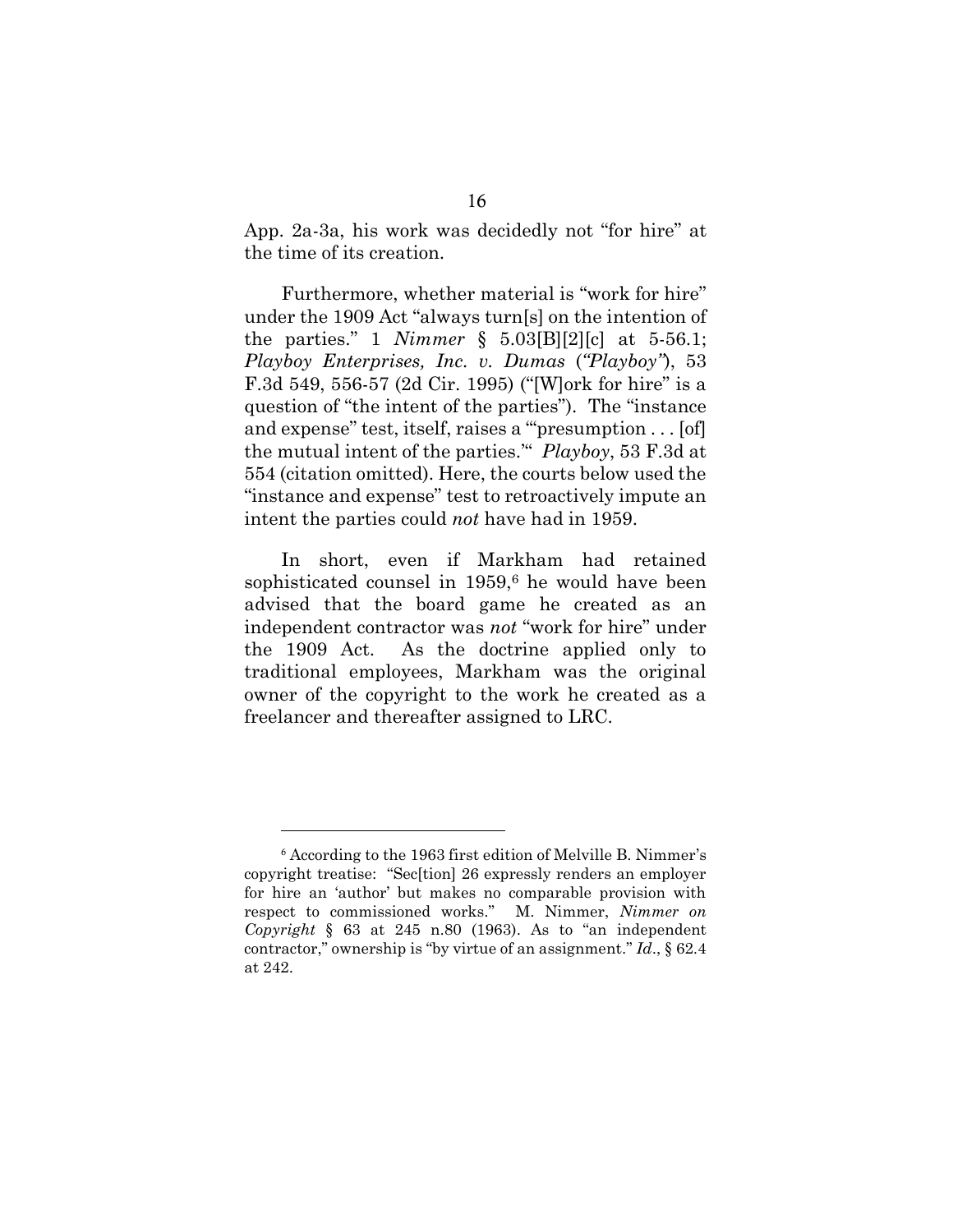# **III. Use of the "Instance and Expense Test" to Turn Work Assigned by an Independent Contractor into "Work For Hire" Is Based on an Admitted Misreading of Implied Assignment Cases**

For the first six decades of the 1909 Act, courts properly applied section 26 ("The word 'author' shall include an employer in the case of works made for hire." 17 U.S.C. § 26 (1976 ed.) (repealed)) to traditional hierarchical employment. *See Estate of Burne Hogarth v. Edgar Rice Burroughs, Inc. ("Hogarth")*, 342 F.3d 149, 161 n.15 (2d Cir. 2003) ("[F]ederal courts applied the work-for-hire doctrine only to cases in which a traditional employer/employee relationship existed" (citations omitted)). Commissioned works were owned by the hiring party by implied assignment. *See Yardley v. Houghton Mifflin Co.*, 108 F.2d 28, 30 (2d Cir. 1939).

*Brattleboro Publishing Co., v. Winmill Publishing Corp*. ("*Brattleboro*"), 369 F.2d 565, 567-68 (2d Cir. 1966), a case cited by the First Circuit in its *Forward* opinion to support applying the "instance and expense" test, 985 F.2d at 606, used the "instance and expense" test to find an implied assignment of an independent author's copyright to a publisher, stating that "there is a presumption in the absence of an express contractual reservation to the contrary, that the copyright shall be in the person at whose instance and expense the work is done." *See Hogarth*, 342 F.3d at 160 n.14.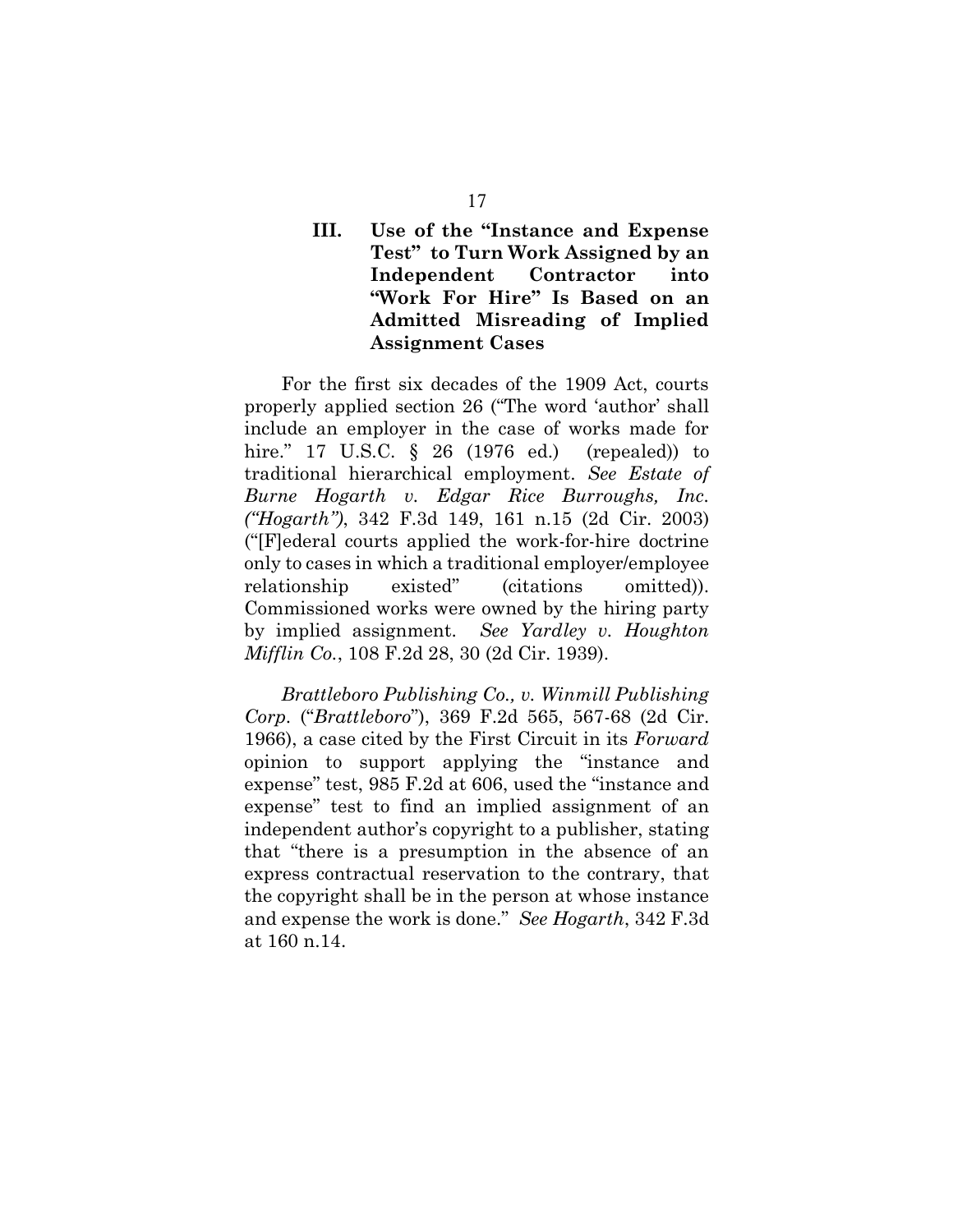Then, just four years before the 1976 Act was enacted, *Picture Music, Inc. v. Bourne, Inc.* ("*Picture Music*"), 457 F.2d 1213 (2d Cir. 1972), departed from decades of precedent,<sup>7</sup> and used the "instance and expense" test to extend the "work for hire" doctrine to independent contractors, based on erroneous interpretations of two implied assignment cases.

As later acknowledged by the Second Circuit in *Hogarth*: "[*Picture Music*] characterized *Brattleboro* as having 'expressly applied the statutory work for hire doctrine to the case of an independent contractor" when in fact "what *Brattleboro* had done was [to] apply the 'instance and expense' test to determine that a party commissioned to create a work should be deemed to have assigned its copyright . . . to the commissioning party. *Brattleboro* never classified the work as a work for hire." 342 F.3d at 160 n.14. *Picture Music* similarly "stated that *Yardley* [] 'held that one who commissions an artist to paint a mural owns all rights to its reproduction,'" when in fact "*Yardley* had recognized that the executor of the deceased artist, not the commissioning party, held the renewal right," as the original copyright proprietor. *Id.*

In turn, *Playboy* relied on *Picture Music* to erroneously hold that "an independent contractor is an 'employee' and a hiring party an 'employer' for purposes of the [1909 Act] if the work is made at the

<sup>7</sup> *See Welch v. Texas Dep't of Highways & Public Transportation*, 483 U.S. 468, 494 (1987) (respecting precedent is "of fundamental importance to the rule of law."); *Hilton v. S.C. Pub. Rys. Commission*, 502 U.S. 197, 202 (1991) (admonishing that a court should "not depart from the doctrine of *stare decisis*  without some compelling justification").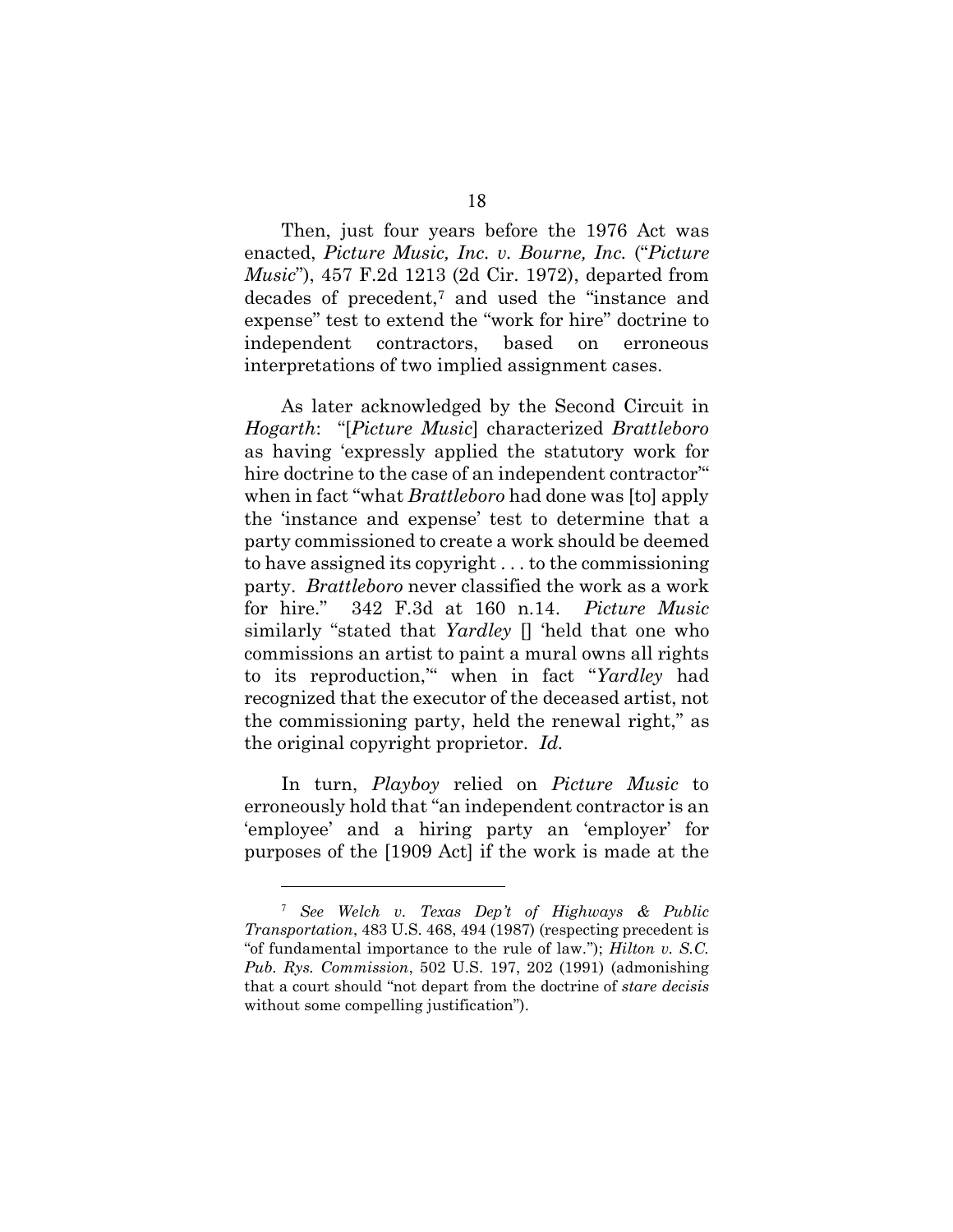hiring party's 'instance and expense." 53 F.3d at 554, 563.

The Second Circuit in *Hogarth*, after conceding *Picture Music*'s (and by extension, *Playboy*'s) misconstruction of its own precedent, and acknowledging, as to *Reid*, that "the content of a Supreme Court opinion . . . permits us to reject a precedent of this Court without the need for in [*sic*] banc reconsideration," needlessly followed *Picture Musi*c and *Playboy*, knowing their holdings were falsely premised, contrary to over sixty years of consistent precedent and to the statute itself. 342 F.3d at 162.

This unsupported judicial expansion of the 1909 Act's "work for hire" provision to include independent contractors has been roundly criticized. *See* 3 *Nimmer*  § 9.03[D] at 9-28.2 to 9-28.3 (the decisions applying "work for hire" doctrine to independent contractors are "wrong both on principle and under the rule of the early cases"); 2 W. Patry, *Patry on Copyright* ("*Patry*") § 5:45 (criticizing this judicial extension and the "worst features of [the] presumptive 'instance and expense' approach").

This dilemma is by no means restricted to the Second Circuit. The Ninth Circuit, although the first mover on this position, Pet. at 7-9 (discussing *Lin-Brook Builders Hardware v. Gertler*, 352 F.2d 298 (9th Cir. 1965)), has followed the Second Circuit in doubling down on the issue. *Twentieth Century Fox Film Corp. v. Entertainment Distrib.*, 429 F.3d 869, 878 (9th Cir. 2005), *abrogated on other grounds by Rimini St., Inc. v. Oracle USA, Inc.*, 139 S. Ct. 873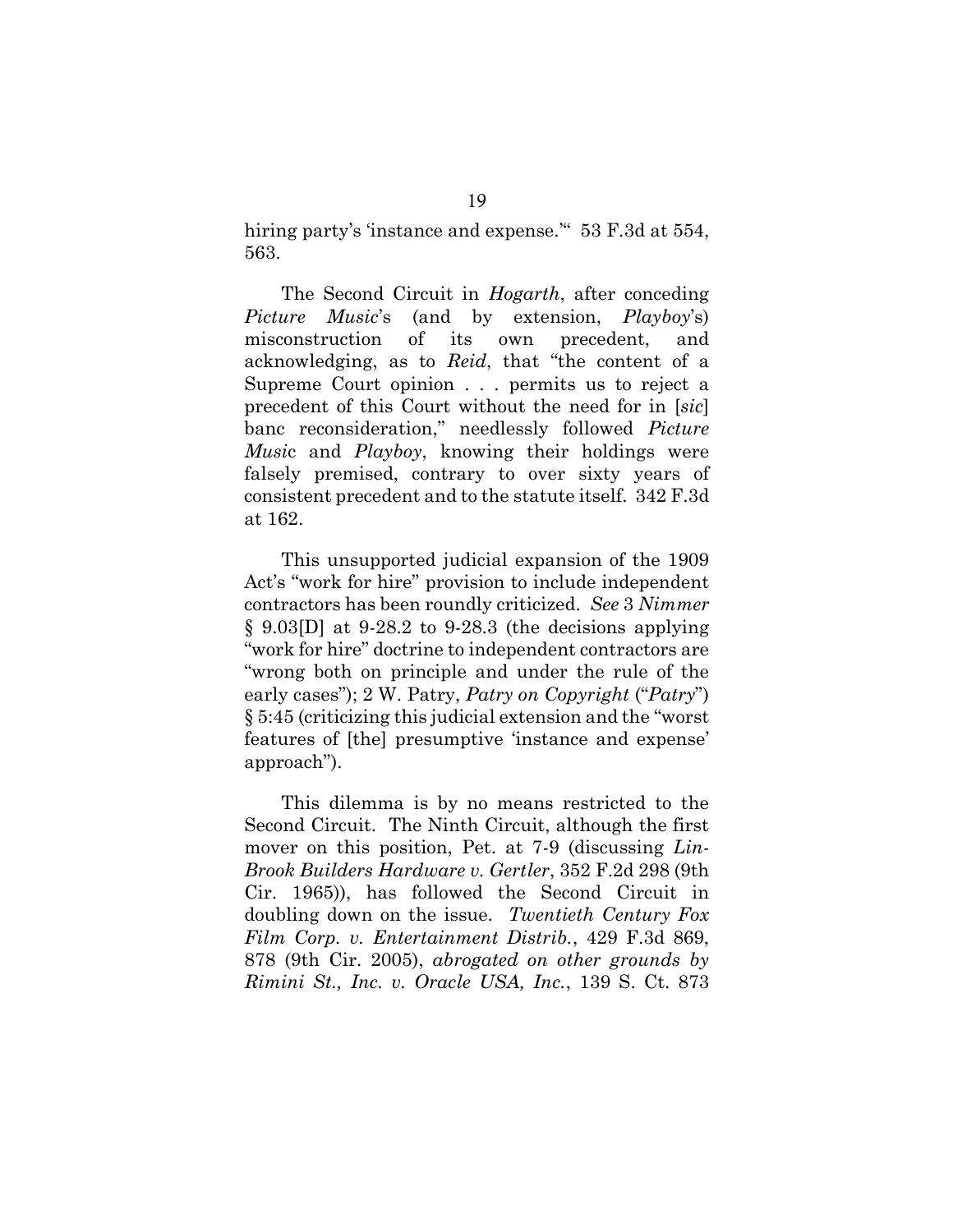(2019). And because the Second and Ninth Circuits are the practical centers of copyright law due to the concentration of the publishing and entertainment industries within them, the effect of this misconstruction of the 1909 Act on our copyright law is as profound as it is unsupported. *See* Pet. at 26-27 ("[T]he Second and Ninth Circuits hear the bulk of the Nation's copyright cases. . . . [G]iven their influence, other courts routinely adopt the Second and Ninth Circuits' copyright precedents as their own, without further significant analysis." (footnotes omitted)).

Here, the First Circuit relied on this house of cards when asserting "the Second and Ninth Circuits have determined that *Reid* does not require abandonment of the 1909 Act's instance and expense test." Pet. App. 14a. In support of that assertion, the First Circuit cited to *Twentieth Century*, and *Hogarth*. Pet. App. 14a. *Hogarth* suffers from the defects identified above, and *Twentieth Century* relied on *Hogarth*, *Playboy*, *Murray*, and *Forward*, each of which contain the serious flaws discussed above. The First Circuit was wrong to justify its application of the "instance and expense" test in this case by relying on cases that have admittedly faulty foundations.

The issue in the early "instance and expense" cases was copyright ownership, not authorship; the line between ownership by implied assignment or as "work for hire" was less important and often blurred. With respect to the vital statutory termination right, however, the distinction makes all the difference. Under 17 U.S.C. § 304(c), ownership of the copyrights subject to termination is presumed, and the recovery of assigned works via termination is the objective.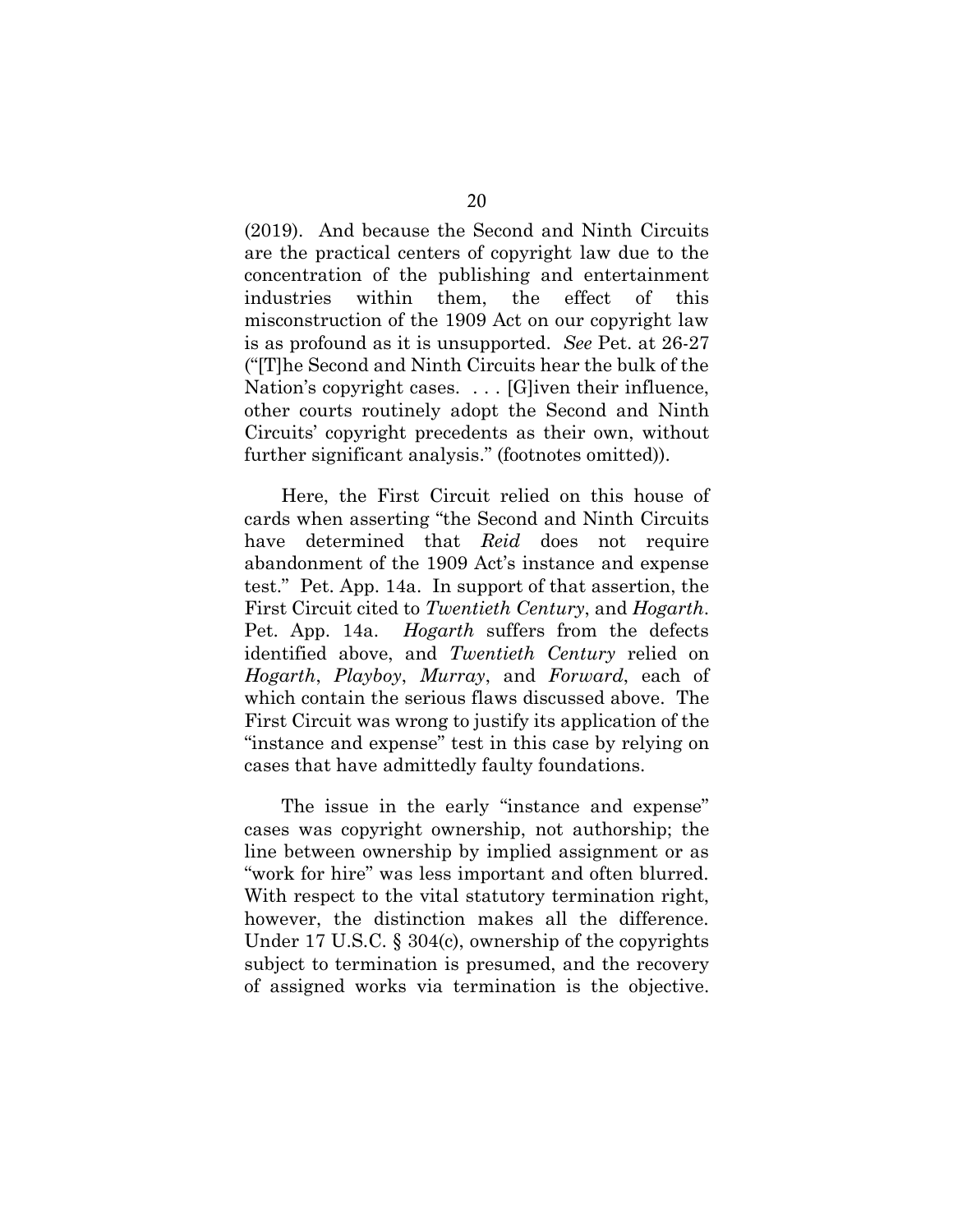Because "work for hire" is the sole exemption, the careful determination of this issue is critical.

# **IV. The Questions Presented by Petitioners Are of Great Importance To Our Copyright Law With Far-Reaching Consequences For Authors and Artists**

"Classifying a work as 'made for hire' under the ephemeral "instance and expense" test, untethered to the statute, determines not only the initial ownership of its copyright, but also the copyright's duration, § 302(c), and the owner's renewal rights, § 304(a), [and] termination rights." *[Reid](http://www.westlaw.com/Find/Default.wl?rs=dfa1.0&vr=2.0&DB=780&FindType=Y&ReferencePositionType=S&SerialNum=1989082504&ReferencePosition=737)*[,](http://www.westlaw.com/Find/Default.wl?rs=dfa1.0&vr=2.0&DB=780&FindType=Y&ReferencePositionType=S&SerialNum=1989082504&ReferencePosition=737) 490 [U.S.](http://www.westlaw.com/Find/Default.wl?rs=dfa1.0&vr=2.0&DB=780&FindType=Y&ReferencePositionType=S&SerialNum=1989082504&ReferencePosition=737) at 737 (citing Nimmer § 5.03[A]). "The contours of the work for hire doctrine therefore carry profound significance for freelance creators—including artists, writers, photographers, designers, composers, and computer programmers—and for the publishing, advertising, music, and other industries which commission their works." *Id*.

The obvious importance of this is not relegated to the past. Because work for hire is the sole exception to statutory termination, the unsupported construction of section 26 of the 1909 Act guts the 1976 Act's termination provisions as to most pre-1978 works, casting a pall over the present rights of innumerable authors and artists, including the *amici* here.

In recognition of Congress' intent to "enhance the author's position" by adjusting "the author/publisher [im]balance," the Supreme Court has repeatedly endorsed the "inalienable authorial right to revoke a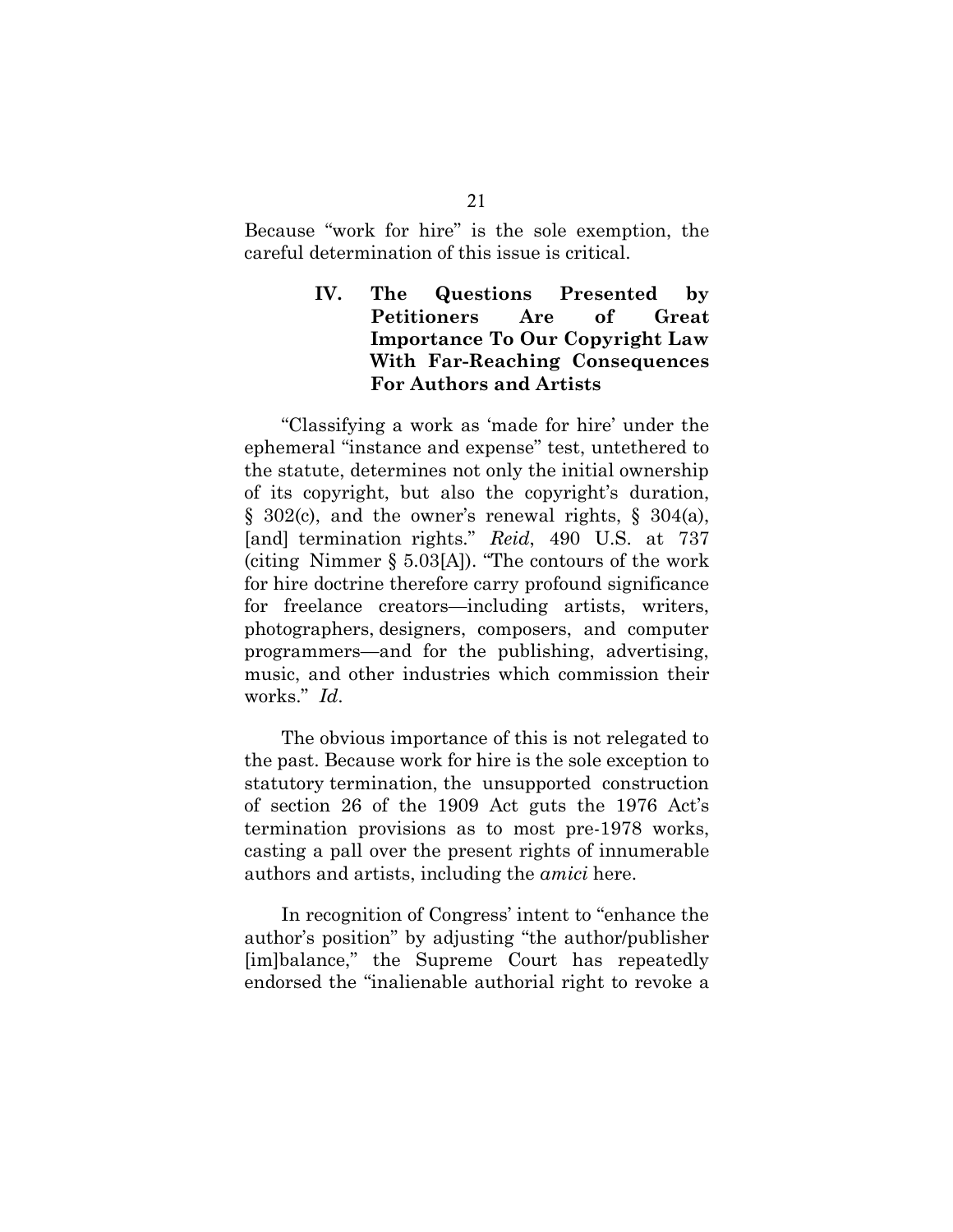copyright transfer." *N.Y. Times,* 533 U.S. at 496 n.1; *Stewart*, 495 U.S. at 219, 230. If the overbroad "instance and expense" test is applied to retroactively transform the work of freelancers into "work for hire," the exception will swallow the rule and effectively destroy the termination rights of numerous authors to a vast number of creative works.

Many of our most celebrated literary and musical works were created before 1978 and signed away to publishers in un-remunerative transactions. Termination rights were "needed because of the unequal bargaining position of authors." H.R. Rep. No. 94-1476, at 124 (1976) .

It would be hard to find a better example of this than the *amici* who worked as freelancers from home, on their own steam, with no contract, no financial security, and no employment benefits, but without whom Marvel might not even be in business today. These prolific freelance writers and artists, who redefined the impecunious comic book business in the 1960's are literal poster-children for the termination right, exemplifying the very imbalance Congress sought to rectify. One need only look at the billiondollar franchises these freelancers were instrumental in creating—*Spider-Man, Thor, Iron Man, Dr. Strange, Falcon, Guardians of the Galaxy*, *Black Widow, Hawkeye, Blade*—but have zero financial benefits from, to understand the importance of resolving the issues presented, justifying this Court's review.

The pervasive use of the "instance and expense" test to eradicate the termination rights of such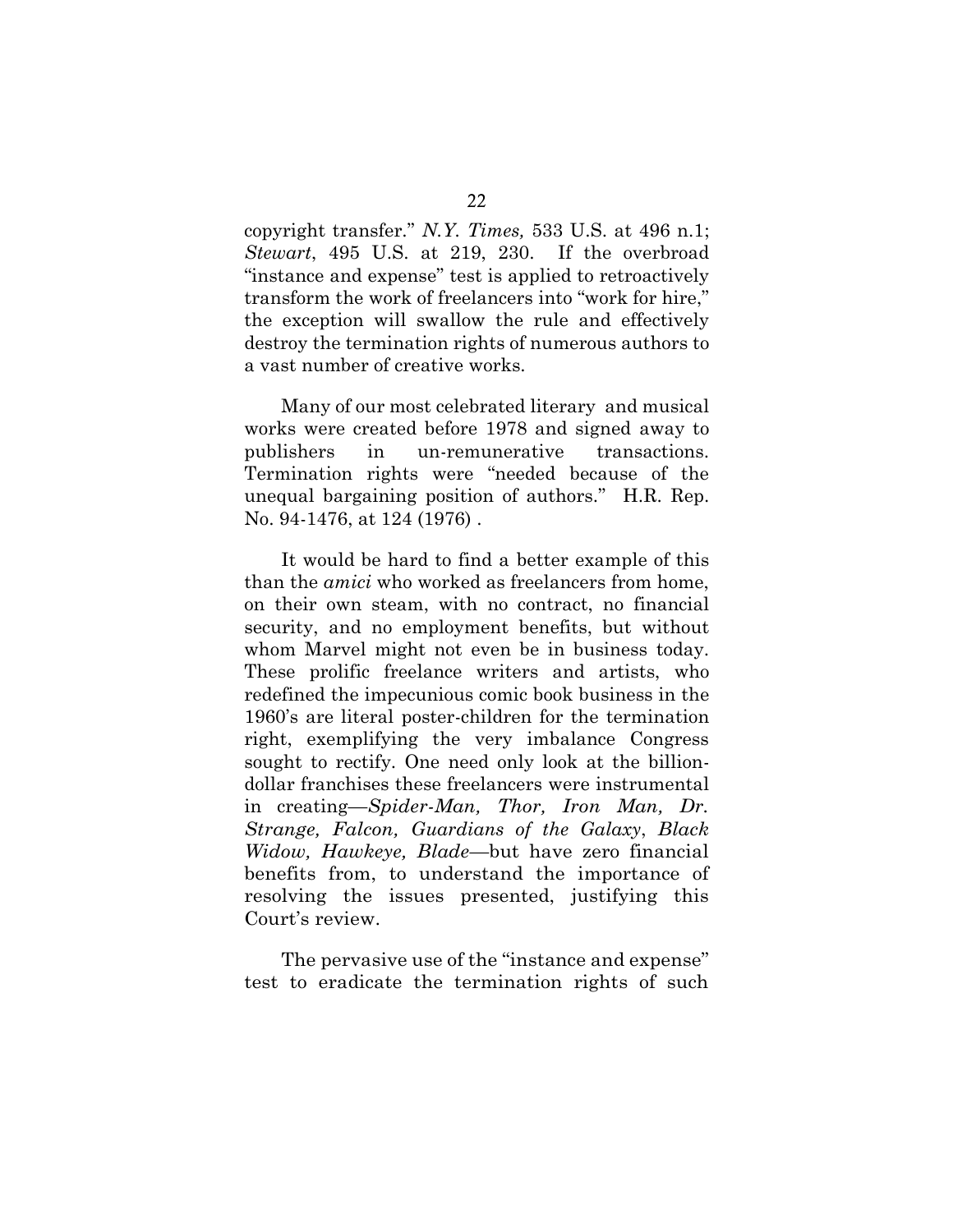freelancers is not only unmoored from the 1909 Act, but it invites historical revisionism since the termination right does not vest until fifty-six years after publication. 17 U.S.C. § 304(c)(3). Corporate behemoths like Marvel, which were built on the success of such creations, but barely had one or two employees at the time it *purchased* such freelance material (for a pittance), now use their current stature to impose corporate authorship of "work for hire" under conditions that bore no resemblance to this, and an so-called "test" that enables them to do so. Inevitably, application of the malleable "instance and expense" test nearly always ends in a finding of "work for hire," with results that are often counterintuitive and unfair. *See Marvel Worldwide, Inc. v. Kirby,* 777 F. Supp. 2d 720 (S.D.N.Y. 2011), *aff'd in relevant part*, 726 F.3d 119 (2d Cir. 2013).

This case is a clean vehicle for resolving an important question of federal law that is ripe, if not long overdue for this Court's review. The simple facts are undisputed and straightforward. Both the district court and the court of appeals eliminated the federal termination right held by Markham's heirs, contrary to the express text and clear intent of both the 1909 and 1976 Acts. The case is emblematic and reflects a non-evolving fundamental misinterpretation of copyright law, now deeply entrenched below, with no sign of self-correction.

"A copyright law that can work in practice only if unenforced is not a sound copyright law. It is a law that would create uncertainty, would bring about selective enforcement, and, if widely unenforced, would breed disrespect for copyright law itself."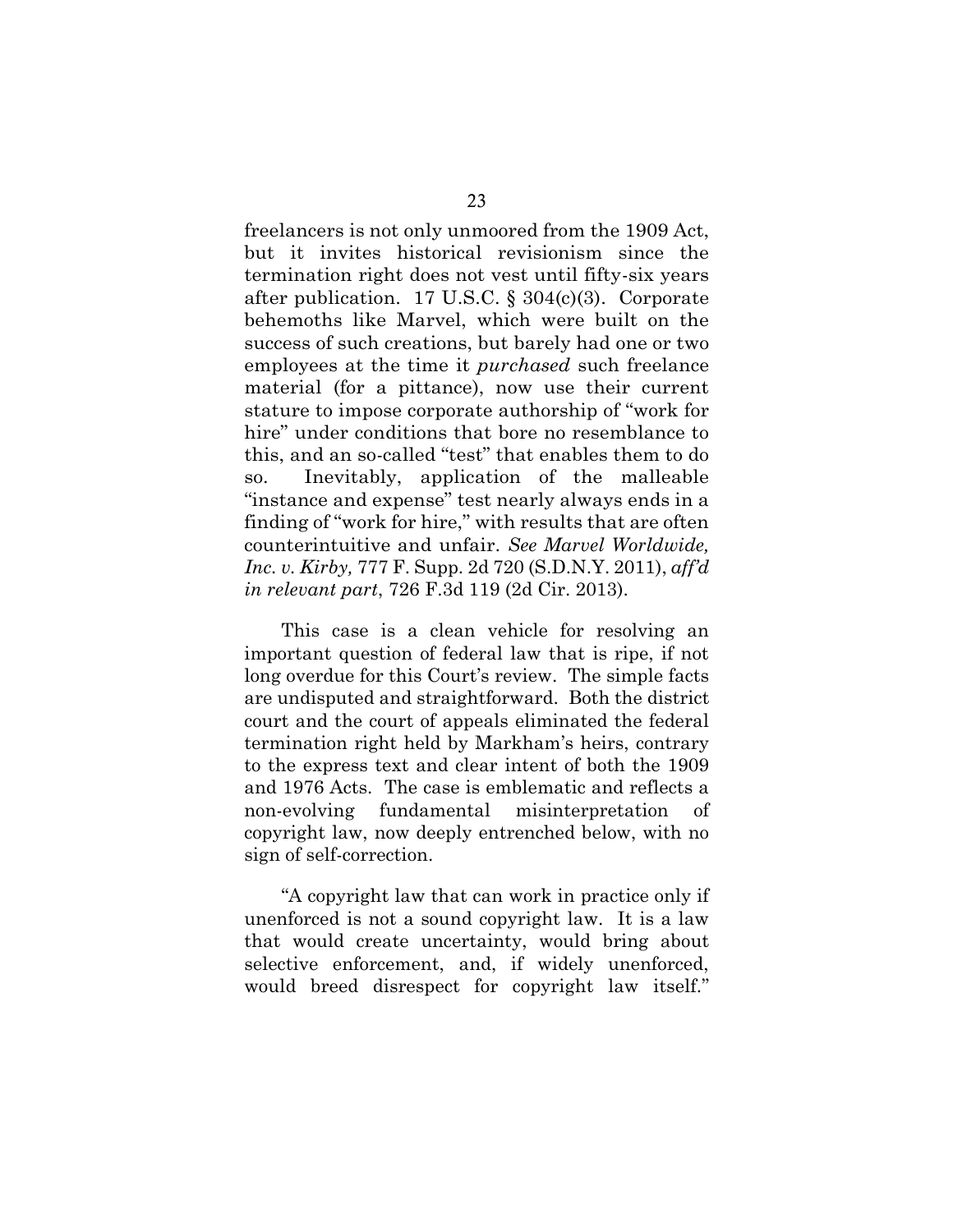*Kirtsaeng v. John Wiley & Sons, Inc.*, 133 S. Ct. 1351, 1366 (2013).

Given the concerted legislative objective of the 1976 Act's termination right to benefit authors, use of the controversial "instance and expense" test in this fashion to retroactively strip freelance creators like Markham and the *amici* of their statutorily mandated rights, should finally be rectified in line with this Court's clear teachings and admonitions in *Reid*.

#### **CONCLUSION**

Use of the unbridled "instance and expense" test for determining "work for hire" under the 1909 Act was dispositive in both the district court and the court of appeals. Pet. App. 15a-21a, 37a-44a. This case provides an ideal vehicle for this Court to finally address this controversial standard and to reconcile its holding in *Reid* (and other core precedent construing "employment" under multiple statutes), with "work for hire" under the 1909 Act, while leaving true "work for hire" intact.

The petition for certiorari should be granted.